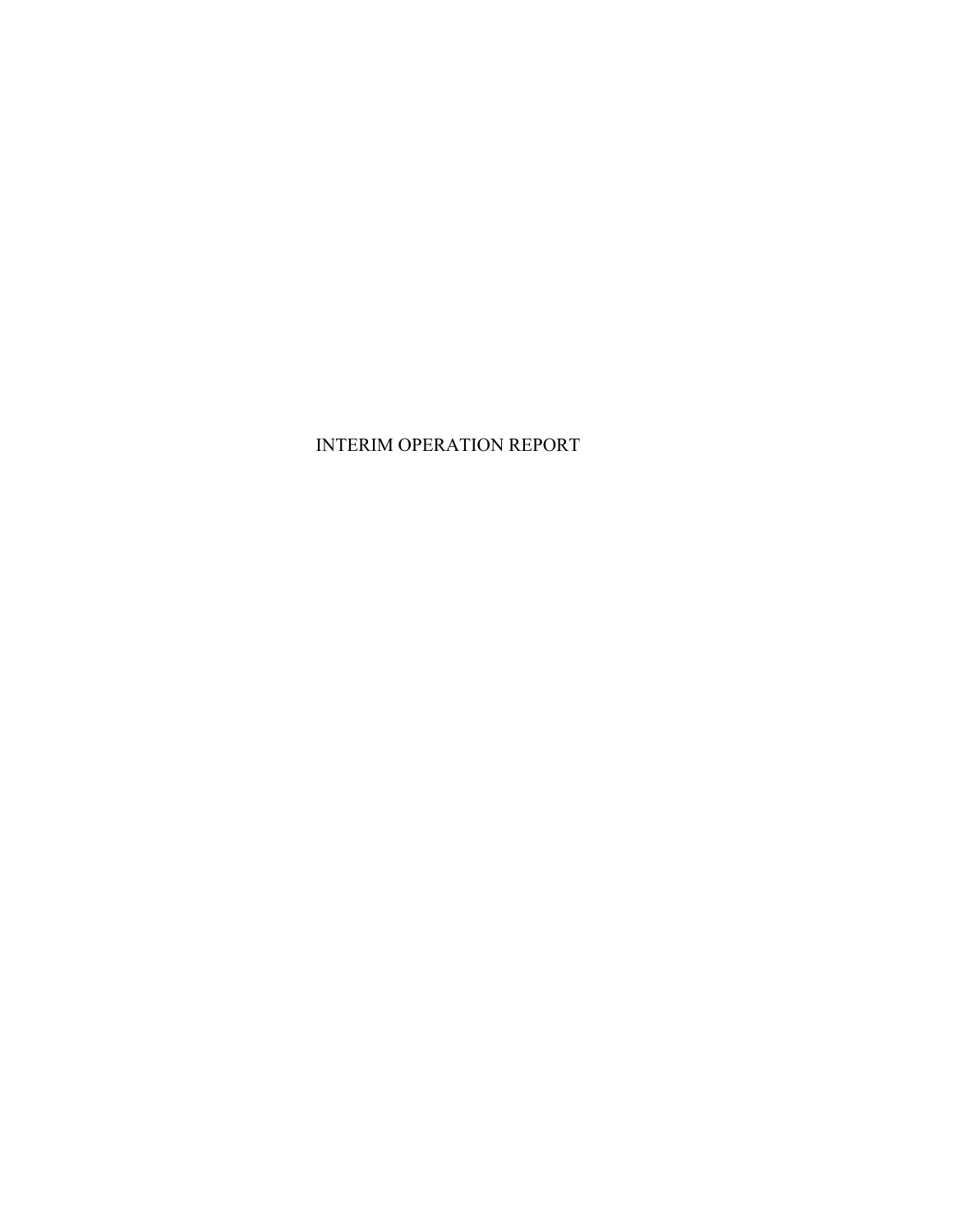ÑЙ L. ROBERT KIMBALL & ASSOCIATES C O N S U L T I N G **ENGINEERS** 8 A R C H I T E C T S

> 615 WEST HIGHLAND AVE., EBENSBURG, PENNSYLVANIA 15931 - PHONE (814) 472-7700 TELEX NO. 510-694-8028

December 11, 1979

Commonwealth of Pennsylvania Department of Environmental Resources Bureau of Design P.O. Box 1467 Harrisburg, PA 17120

> Re: Ernest Mine Complex  $SL$  107-1-1

Gentlemen:

In accordance with item, II- INTERIM OPERATIONS, of our amended Professional Design Services Agreement dated August 23, 1979 we are forwarding herewith the INTERIM OPERATIONS REPORT dated December 1979 for the Carl A. White Water Reclamation Plant located at Creekside, Indiana County Pennsylvania.

Representatives of our firm will be pleased to meet with you at a convenient time to discuss this report.

Sincerely,

L. Robert Kimball

LRK/ts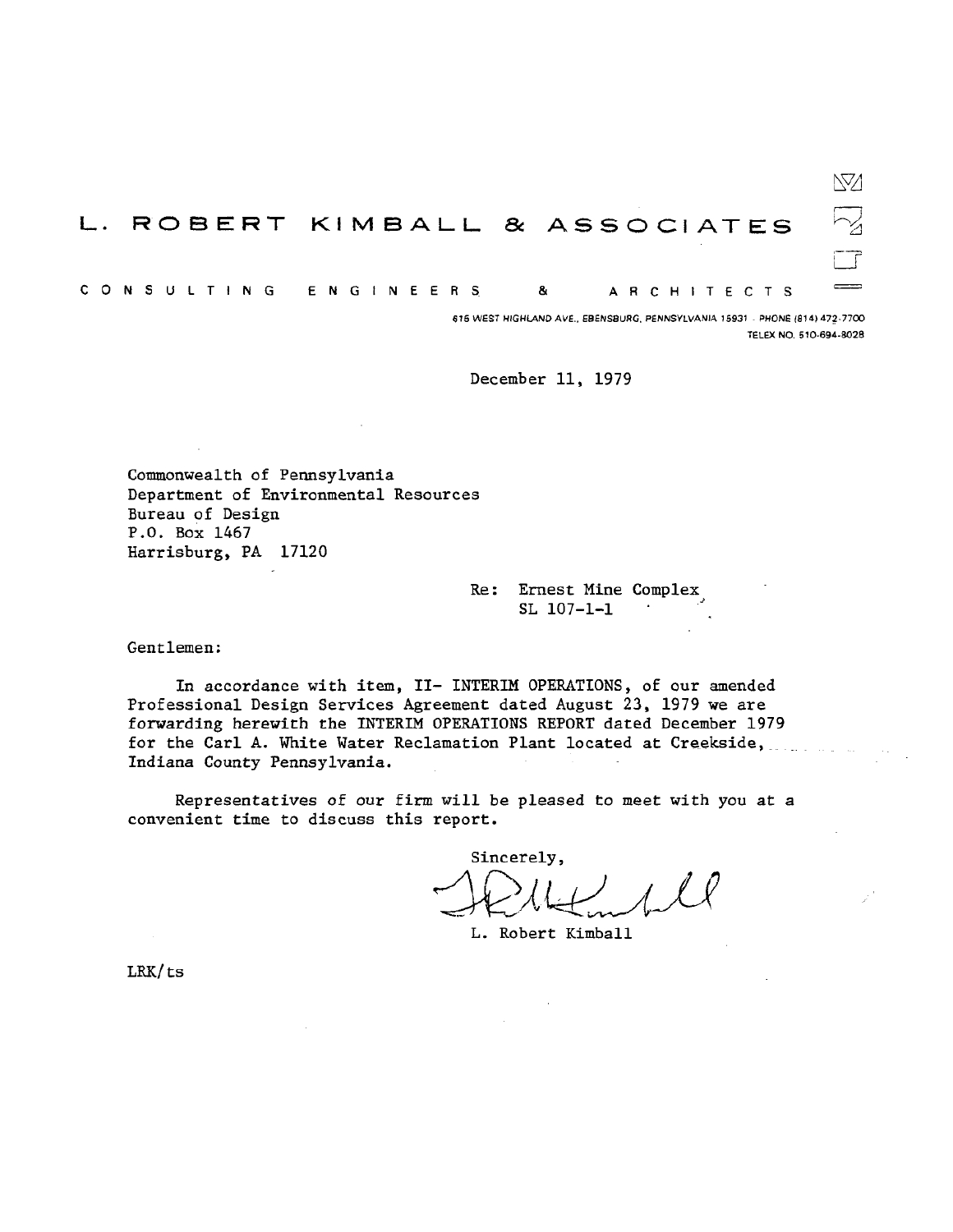# TABLE OF CONTENTS

# Page Nos.

| Purpose       |                         |    |
|---------------|-------------------------|----|
|               |                         |    |
|               |                         |    |
| $\mathsf{A}$  |                         |    |
| $\mathbf{B}$  |                         |    |
| $\mathcal{C}$ |                         |    |
| D             |                         |    |
| E.            |                         |    |
|               |                         |    |
|               |                         |    |
|               |                         |    |
|               |                         |    |
|               |                         |    |
|               |                         |    |
|               |                         |    |
|               |                         |    |
|               |                         |    |
|               |                         |    |
|               |                         |    |
|               |                         |    |
|               |                         |    |
|               |                         |    |
|               |                         | 20 |
|               | <b>Operators Report</b> |    |

 $\overline{\text{II}}$ .

Operations Schedule<br>Raw Water Analysis  $III.$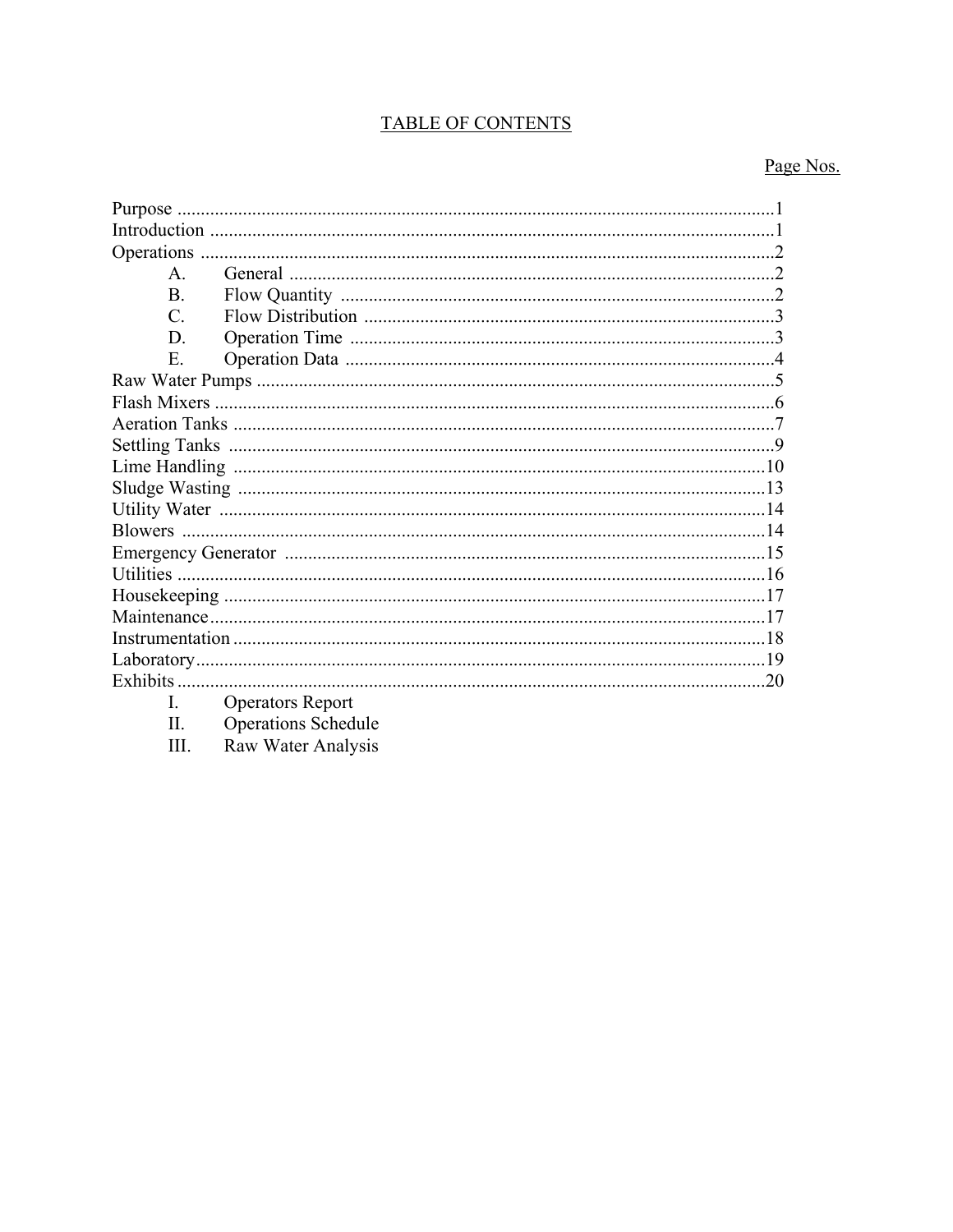## CARL A. WHITE WATER RECLAMATION PLANT CREEKSIDE, INDIANA COUNTY, PENNSYLVANIA

## COMMONLY KNOWN AS THE

## ERNEST MINE COMPLEX ACID MINE DRAINAGE TREATMENT PLANT

#### INTERIM OPERATIONS REPORT

#### PURPOSE

The Commonwealth of Pennsylvania, Department of Environmental Resources, Office of Resources Management has engaged the services of L. Robert Kimball & Associates Consulting Engineers and Architects to recommend interim operational procedures for the Carl A. White Water Reclamation Plant so that the existing plant may be kept in operation while studies are performed on the raw water quantity and quality and on sludge dewatering and disposing techniques. Also operations shall commence and continue, if possible, until such time as additional facilities are constructed and made operational to effectively treat the mine water and dispose of the waste products generated.

This report is intended to provide guidelines and operational procedures for the time period required to place on-line such additional equipment and facilities as are necessary and cost effective to treat the raw water and dewater and dispose of the sludge. This "interim" program of operations is expected to last about two years.

#### INTRODUCTION

The Carl A. White Water Reclamation Plant, located at Creekside, Indiana County, Pennsylvania was placed in operation in June 1978. Shortly after beginning operations of the plant, it was discovered that certain design parameters were different from those anticipated vis. raw water quality and quantity, sludge wasting and recirculation. Therefore, it became necessary to reduce plant operations until such time as adequate facility modifications were available to enable the plant to resume full operations.

The plant was designed to pump 4.5 MGD of raw mine water from the Ernest Mine Complex, treat the water via a lime neutralization, mixing, oxidation and precipitation process and discharge the treated water to McKee Run, a tributary of Crooked Creek. The waste product generated at the plant was designed to be pumped back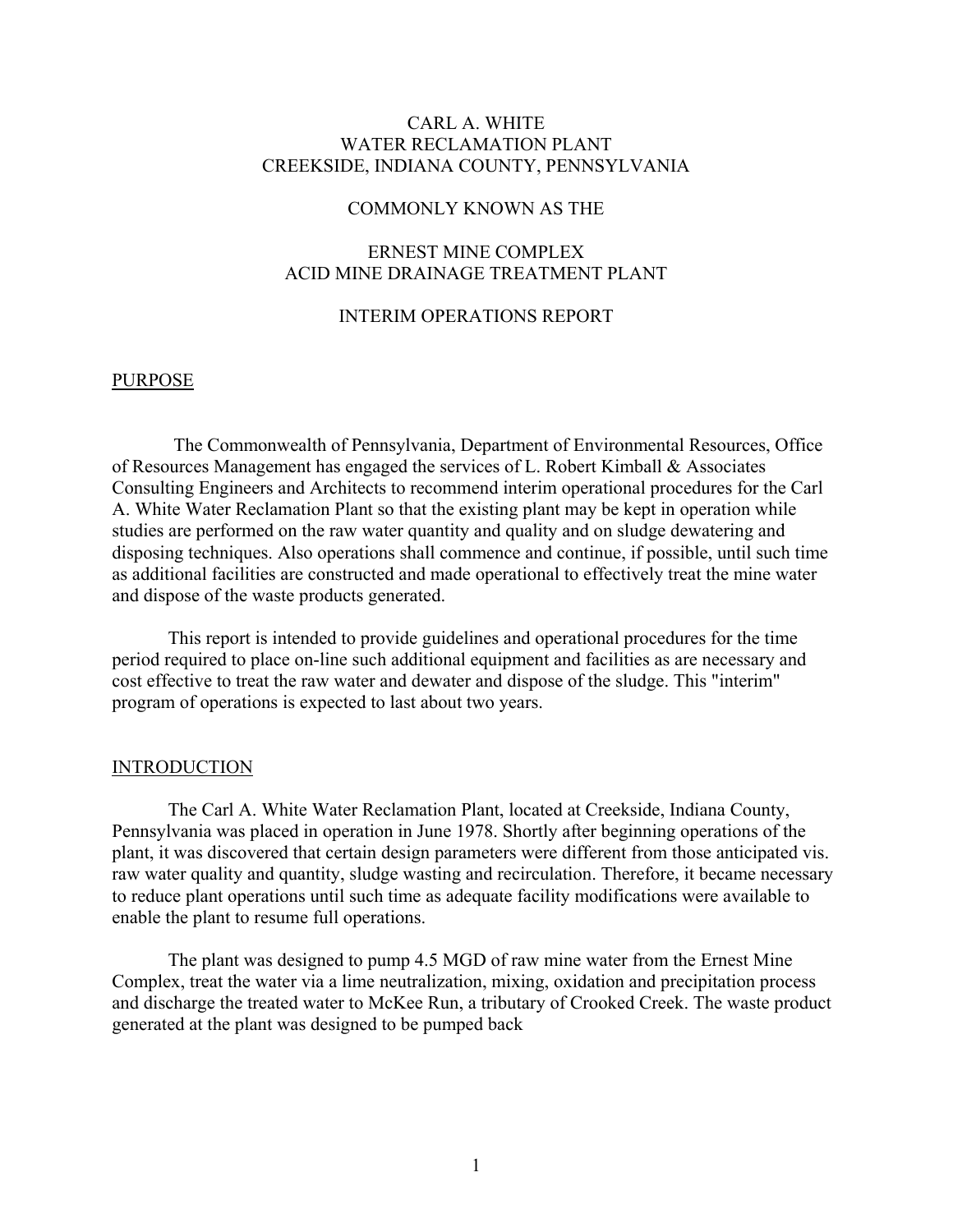into the abandoned mine for ultimate disposal. Certain features were built into the treatment plant to enable its operation under various modes; including but not limited to (a) continuous or intermittent operation, (b) reduced or slowdown operations, (c) diversion of flow patterns, (d) sludge recirculation, etc.

In order to implement the recommendations contained in this report, operations personnel will be required to refer to the plant Operation and Maintenance Manual, manufacturers' catalog information regarding equipment servicing, history and records of past operations and supervisory directives for proper plant operations. Special consideration shall be given to seasonal operations, variations in raw water quality and quantity, if any, breakdowns and equipment malfunction, manpower, supplies and any other such feature that might affect the interim operation of the plant.

#### **OPERATIONS**

## A. General

Operations of the treatment plant are to be reduced to such an extent that maximum utilization of plant facilties is conducted yet minimum sludge wasting to the abandoned mine is effected. This mode of operation immediately is identified as being somewhere between full-scale operation and complete shut-down. Selected herein is a plan which the professional deems most suitable under current conditions. The plan may require modification as conditions governing plant operations change.

## B. Flow Quantity

Raw water pumping is recommended at a pumping rate of having one raw water pump in operation. Throttling of the raw water force mains (adjusting valves under raw water flumes in the Control Building) should not be performed. Throttling will reduce liquid flow, but it will also require extra electrical power for pumping and cause unnecessary wear on valves and pump bowls.

Under plant design operations one raw water pump will produce a minimum of 780 GPM (1.125 MGD). However, total plant design criteria is non-existent; therefore, some variation in raw water quantity will be expected. For example; if the mine pool elevation is above the design pool elevation one can expect more water than design and if the mine pool elevation is below the design pool elevation one can expect less water than design.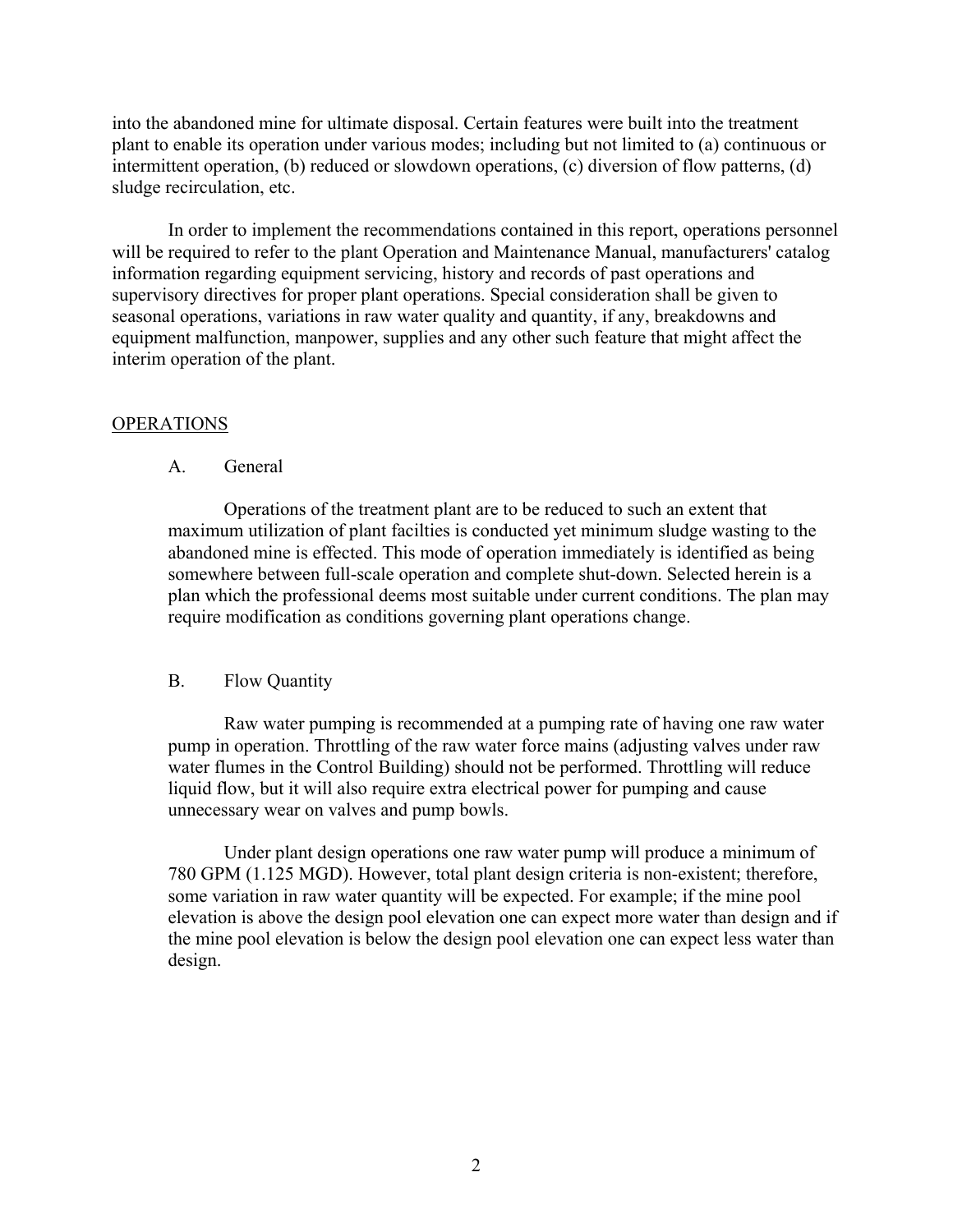If flow quantity varies from day to day because of variations in mine pool elevation or from time to time because of variations in pump design, efficiency, production, etc. the plant operator is advised to compensate for this quantity change by making appropriate adjustments in plant operations rather than attempt to equalize raw water pumping quantity.

## C. Flow Distribution

It is advisable to maintain complete operation of all facilities. Should equipment, channels, tanks, etc. be operable, they ought to be kept in operation. Where variations in equipment operating rates are available, a slower-than-design rate is to be employed. Where operating conditions are flow dependent, caution must be exercised to guard against plugging, over conditioning, effects of increased detention, freezing, etc.

Total plant facility operation does not necessarily mean continuous operation of each and every item of equipment or plant facility. It means maximum utilization of all the facilities; some would be operating intermittently. Flow distribution then would be established by operating sequentially all the raw water pumps and performed by splitting the flow into both sides of the plant and operating all four clarifiers. Support equipment such as lime handling and lime slurry application shall all be kept functional and on line either at reduced rates or in an intermittent mode.

Environmental conditions may require flow distribution revisions from time to time. Therefore, it is not intended to provide an iron-clad distribution procedure. Varying climate and process developments are expected to become a factor in the selection of the distribution of flow through the plant. Whenever revisions to flow distribution are made, notations are to be logged on the operations report as to what mode is being performed as well as the operators' reason for making the flow distribution revision.

### D. Operation Time

The plant should continue operation on a two shift per day, seven days per week basis. The principal basis of this procedure is to maintain current manpower, operating costs, supply quantities and maintenance needs. Actual plant operation would be approximately fourteen to fifteen hours per day; allowing time for daily mobilization and demobilization of plant facilities.

Inclement weather conditions, mine pool levels, emergencies and unexpected situations may require periods of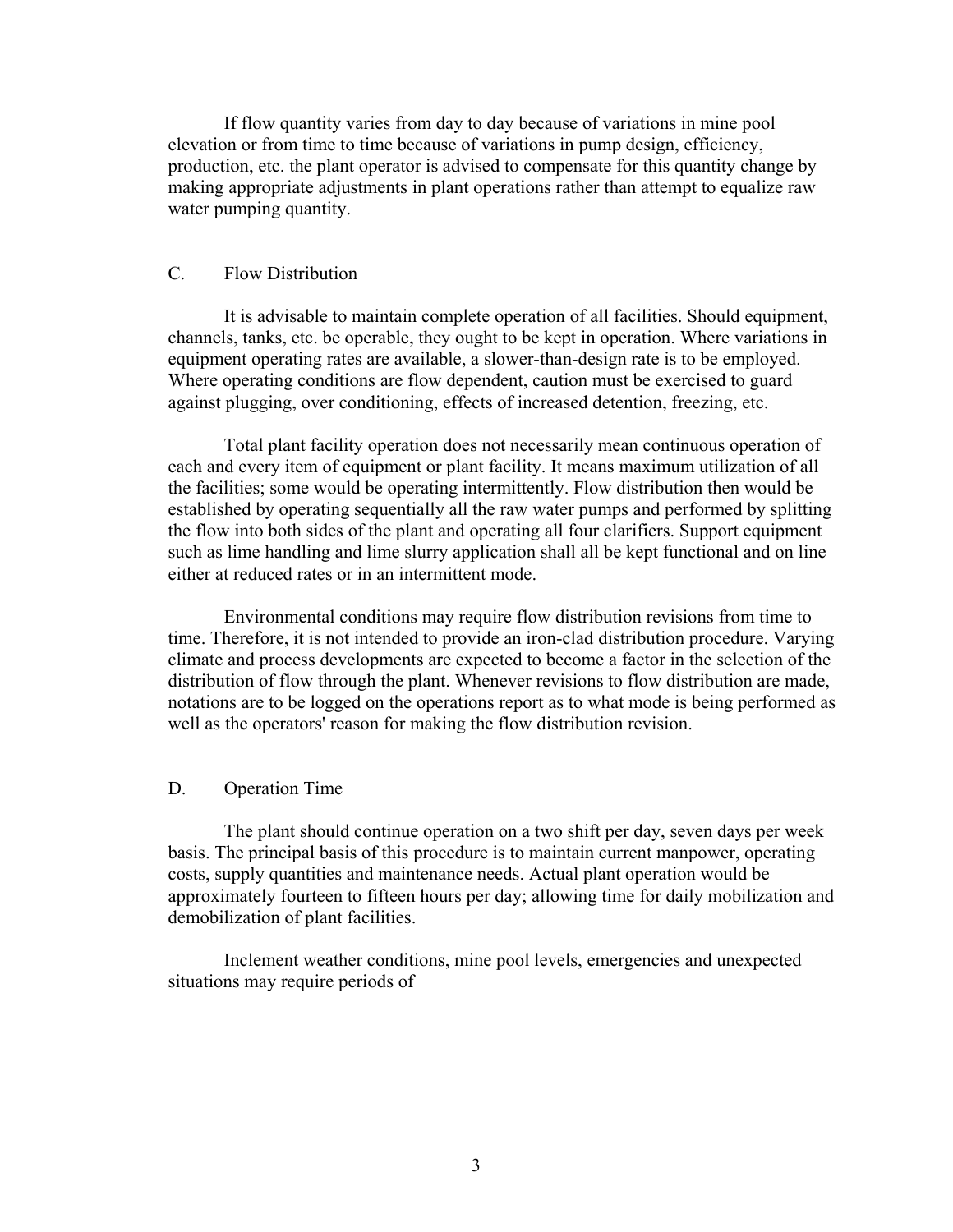continuous operation (around-the-clock). This time of operation would be employed on an as-needed or required situation. Manpower availability must be such that, if needed, the plant can be operated 24 hrs/day. It is expected that continuous operation will be needed during extreme cold weather to preclude freezing and damage resulting from icing of liquid in the tanks.

It is presumed in this report that the plant will not be shut-down for an extended period of time. However, if complete shut-down becomes necessary, the following action should be taken by the plant operator to preclude any detrimental effect a shut-down might have on the mechanical equipment:

- i. Consult with both district and state offices of the owner.
- ii. Consult with the professional.
- iii. Perform a thorough inspection of all equipment.
- iv. Monitor plant security features regularly.
- v. Guard against rusting, flooding and freezing.

Operation time of the various plant components is expressed under each component section of this report. Due to the nature of equipment and its operation at the plant a single statement of operation time would not be applicable for each and every plant component.

## E. Operation Data

A written log of operations is necessary. The existing format for reporting plant operations is excellent. However, it is desired to secure additional data on a regular basis; Therefore; a new OPERATORS REPORT form has been prepared. It is recommended that this form be placed into effect as soon as possible. A copy of the "Operators Report" is included in this report.

Operation data is valuable in many ways. It is used for evaluating plant performance, for making plant process adjustments, for determining plant operation and maintenance needs, for determining plant alterations and/or improvements, etc.

The OPERATORS REPORT form should be professionally printed on reproducible contact paper to eliminate the need for carbon paper. Four copies of each report is advisable with each copy a different color of paper. Distribution should be: (1) Plant, (2) District, (3) Harrisburg, (4) Professional. Mailings could be weekly or monthly, as desired, to keep mailing costs to a minimum.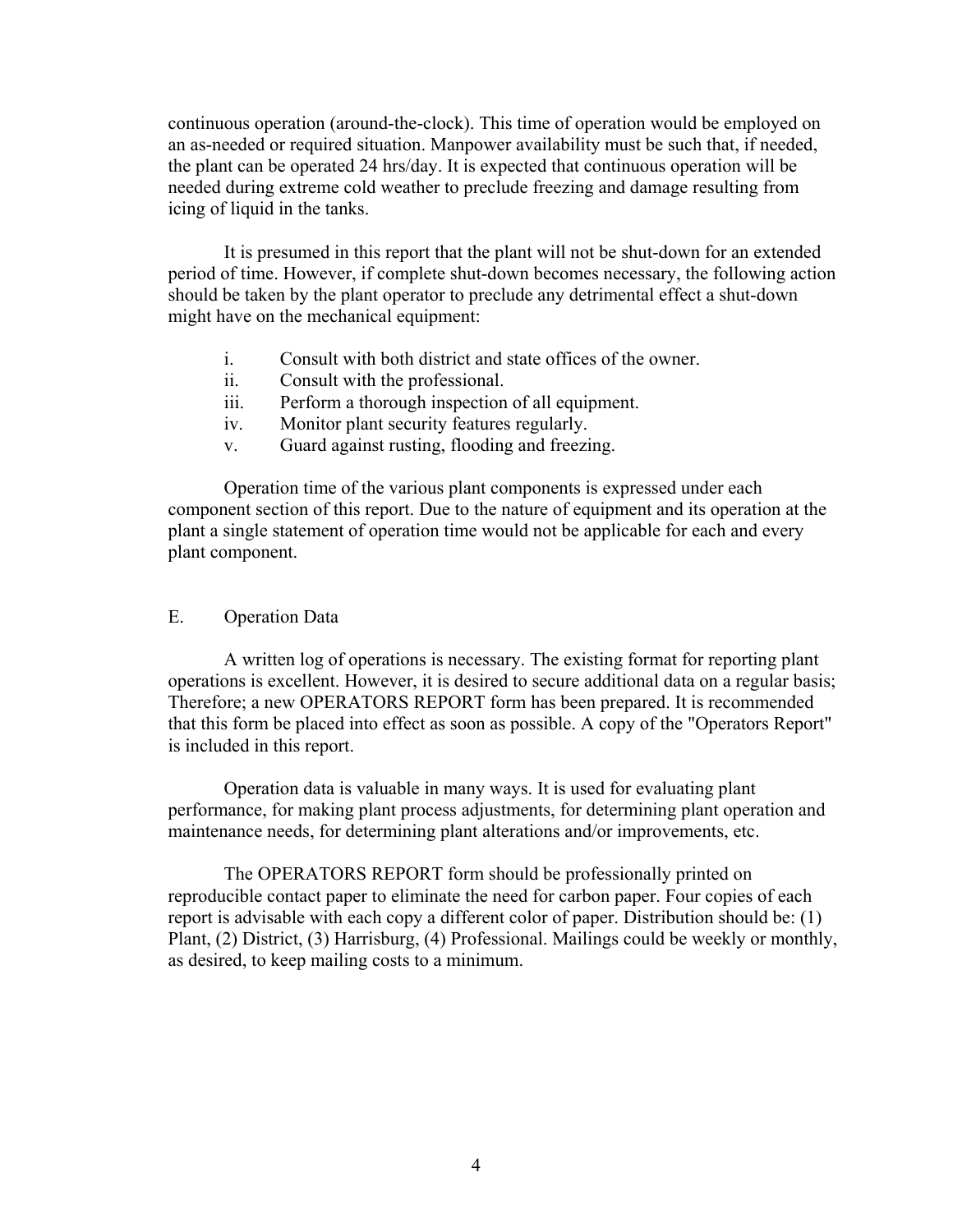#### RAW WATER PUMPS

There were designed a total of six raw water pumps to lift the mine water from the mine to the treatment facilities. Due to problems with these pumps, there are presently only four pumps in operating condition. The number of operable pumps is likely to change during the period of interim operations.

Each of the raw water pumps should be operated the same length of time each day. Depending upon the number of shifts and the length of shift, the operating time may vary. Example: Total operating hours of 14 hours per day

| Pump $#1$ to operate |                       | $3 \frac{1}{2}$ hours | $(say 8:00 - 11:30)$ |
|----------------------|-----------------------|-----------------------|----------------------|
| Pump #2 to operate   | $31/2$ hours          |                       | $(say 11:30 - 3:00)$ |
| Pump #4 to operate   | $31/2$ hours          |                       | $(say 3:00 - 6:30)$  |
| Pump #5 to operate   | $3 \frac{1}{2}$ hours |                       | $(say 6:30 - 10:00)$ |
|                      |                       |                       |                      |
| Total 14             |                       | hours                 |                      |

We recommended that the raw water pumps be permitted to operate per their pumping rate without throttling the force main piping to attain a constant flow rate. Should an excessive quantity of raw water be pumped in the 14 hours of our example mentioned in the preceeding paragraph (say 1.5 million gallons) the pumping time should be shortened for each pump; however, the time from pumping start to pumping stop should be as long as possible. To effect this, a pause between each pump operation would be necessary.

Due to problems encountered during the winter months, it is advisable to consider some type of cold weather protection for the raw water pumps. Some ideas include a single housing over all the pumps, each pump in an individual housing, and/or thermal protection of oiling mechanisms. Whichever idea is developed, consideration must be given to appearance and its effect on the overall plant aesthetic principle.

As an oil conservation matter, shuttling off the oil when the pump is not operating would be required. Certainly, if a pump is not operated for an extended period of time, its oiler should be shut off.

The raw water pumps should not be left standing in the mine water without being operated occasionally. Should a pump become inoperable and repairs not contemplated within a month to six weeks, the pump should be removed from contact with the water. The chemical characteristics of the mine water has a detrimental effect on the pump bearings and will cause a deposit build-up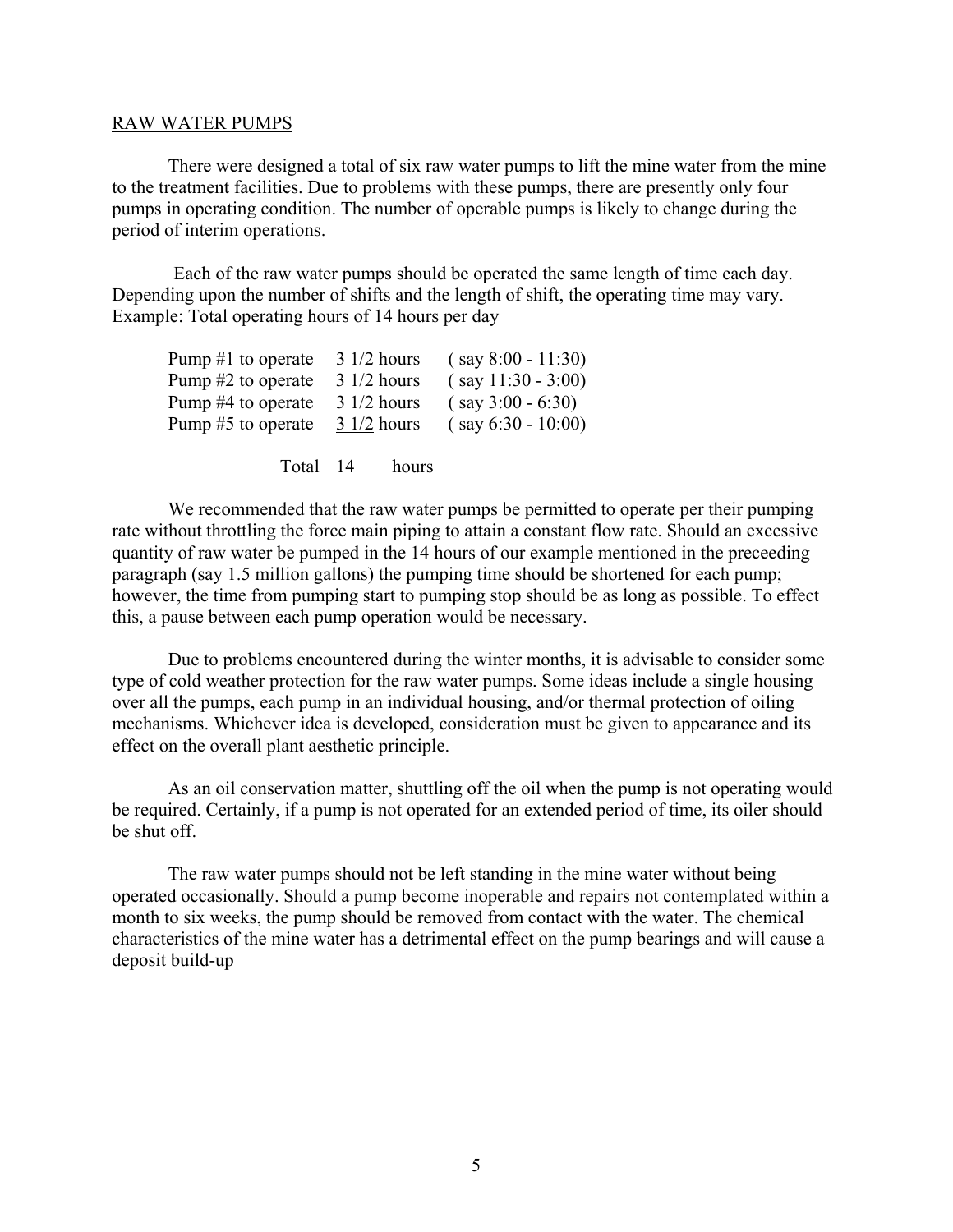on the pump bowls, column and piping. Should it become necessary to shut down the treatment plant, the raw water pumps should be removed and stored in the control building. Either the top of the well casing should be sealed with a packer or the pump mounting plate covered, gasketed and bolted in place to eliminate the possibility of mine water discharge. We recommend a sealing device for all six openings be purchased now.

A high mine pool elevation will not be cause for alarm at the treatment plant. All structures are protected against flotation and deleterious effects of mine water.

Cold weather icing causes pressure against equipment submerged in the liquid. In this instance, ice chopping should resolve or prevent any malfunction.

Bubbler system purging is required and must be conducted on a regular basis. The air system, which controls pump operations, is subject to water entry which requires purging.

Lubrication of the raw water pumps must be continued as mentioned in the operation and maintenance instructions.

Maintenance of the raw water pumps must be continued as mentioned in the operation and maintenance instructions.

The pumping of returned sludge by the raw water pumps must be kept at a minimum. If there are any abrasive materials in this liquid (it is assumed that there are) it will have a detrimental effect on the pump bearings and shafts. Hardened shafts and bearings may become required if large quantities of abrasive materials are pumped.

## FLASH MIXERS

Both flash mixers are to remain in operation with equal flow distribution from the raw water pumps. The reduced quantity flow through the flash mixers should not be detrimental to the flash mixer operation. The increased detention time in the mixer tanks will assure complete, mixing and assist in equalizing the hydrogen ion concentration (pH).

If it is discovered that the mixing operation is adding oxygen to the liquid contents  $(O<sub>2</sub>)$ will precipitate sludge in the unit) one of the following courses of action must be taken:

- i. Shut-down flash mixer and operate 1/2 of plant
- ii. Increase flow through flash mixer to reduce detention time
- iii. Revise mechanical mixing device
	- a. Reduce speed of unit (requires major change).
	- b. Replace with smaller unit (requires major change).
	- c. Install temporary portable mixers.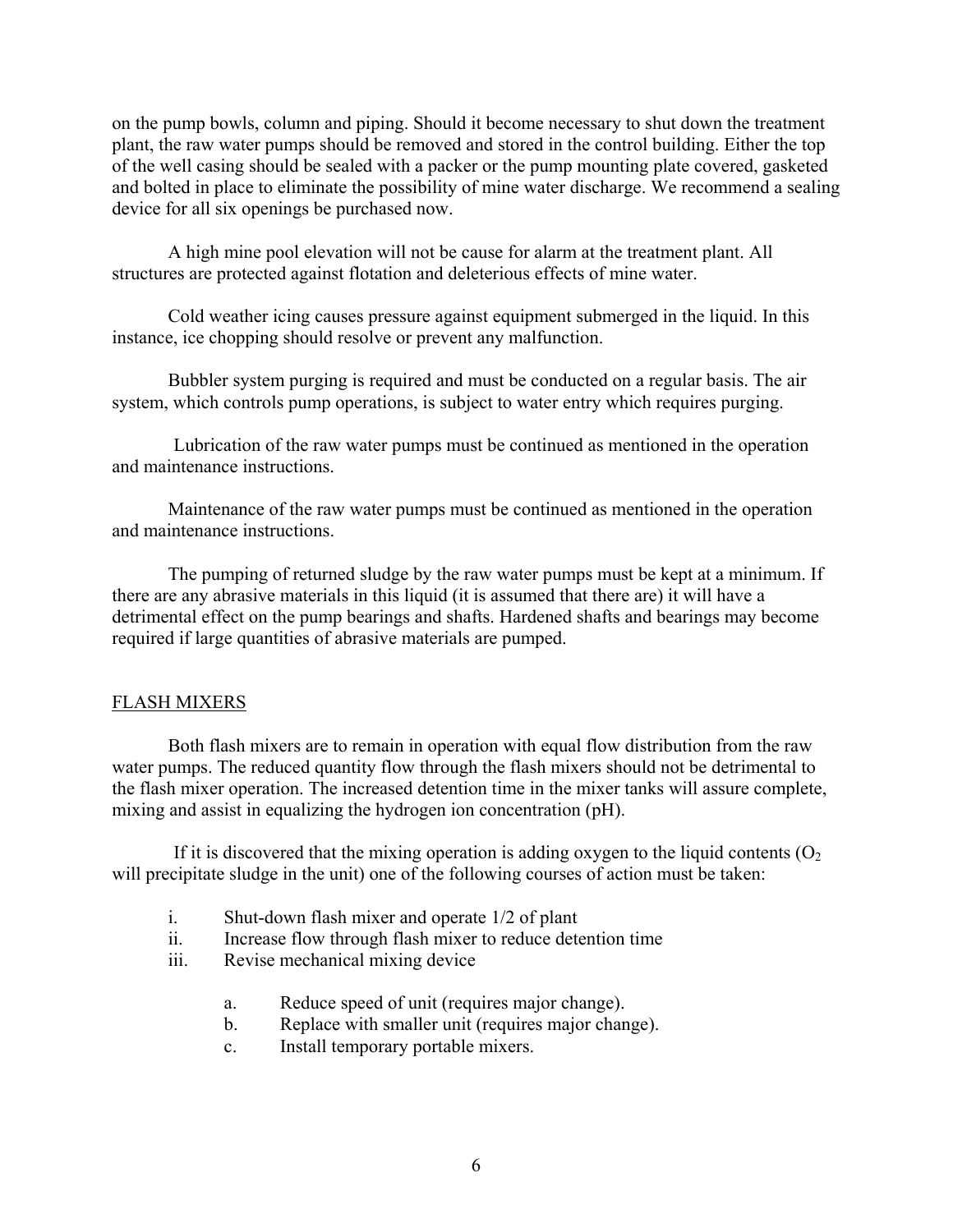The flash mixers discharge pH should be reduced to a point where the plant effluent iron concentration does not exceed 3.0 mg/l. Original plant design was for an effluent pH of about 8.5 which was needed to reduce iron levels to practically 0.0 mg/l. Under interim operations we feel that the effluent iron levels should be between 2.5 mg/l and 3.0 mg/l. McKee Run (plant effluent receiving stream) classification by both federal and state regulatory agencies has been established at a total iron discharge maximum of 3.0 mg/l. We estimate that a pH of 7.8 would be satisfactory. This will also reduce lime consumption.

The pH probes at the flash mixer effluent troughs require frequent cleaning. The current schedule of preventive maintenance in this respect should continue. It is expected that reduced flow and sludge recirculation in the mine will contribute to the coating of the pH probes. The pH monitoring system of flash mixer effluent and pacing of lime slurry seeding should continue.

Sludge recirculation from the clarifiers to the flash mixers should not be performed. It has been discovered that this feature of operation has not been complementary to the overall treatment plant process.

Lubrication and maintenance of the flash mixers, mixing tanks and instrumentation must be continued as presently scheduled or as mentioned in the operation and maintenance instructions.

#### AERATION TANKS

Both aeration tanks are to remain in operation with equal flow distribution from the flash mixers. The reduced flow through the aeration tanks is expected to cause some problems with the aeration process. The increased detention time provides time for floc formation after aeration but prior to discharge from the tank. The agitation in the tank will cause the floc to break up which is detrimental to the sludge blanket and settling in the clarifiers.

If it is discovered that the aeration operation is causing problems with clarifier operations one of the following courses of action must be taken:

- i. Shut-down aeration tank and operate 1/2 plant
- ii. Increase flow through aeration tank to reduce detention time
- iii. Install a temporary bottom in the aeration tank to effluent pipe elevation to reduce detention time
- iv. Revise aeration facilities to reduce agitation and air quantity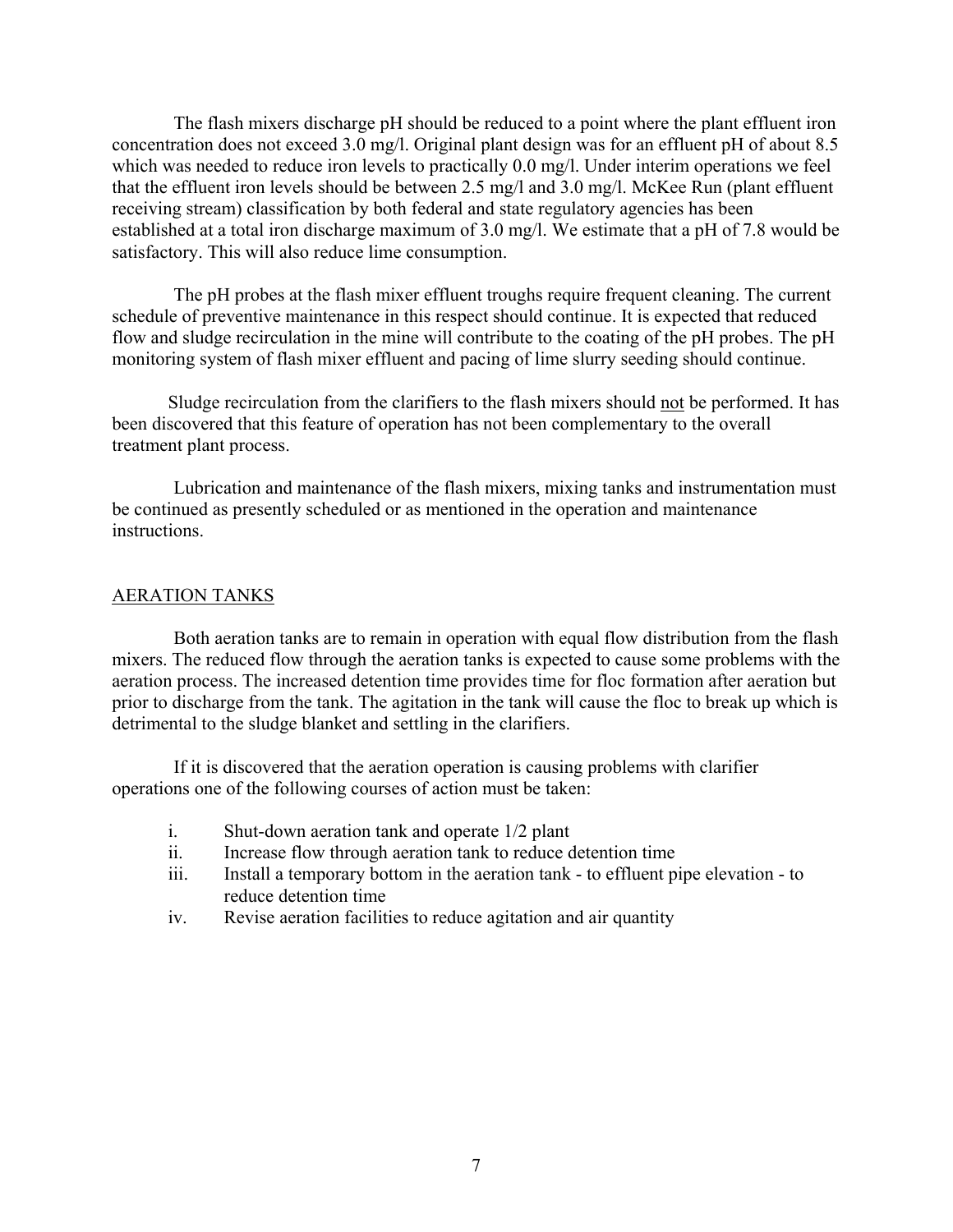- a. Shut down aerator (Exercise weekly for 1/2 hrs)
- b. Shut down center mounted diffuser with existing valves
- c. Throttle perimeter diffusers with existing valves
- d. Raise perimeter diffusers

The dissolved oxygen content of the liquid discharged from the aeration tanks should be maintained between 5.0 mg/l and 8.0 mg/l. Adjustments, as noted above, should be employed to effect this D.O. concentration. Less than 5.0 mg/l D.O. is insufficient to convert ferrous iron to ferric iron; however, this is no problem. The present problem seems to be keeping the D.O. level down; it usually is higher than 8.0 mg/l.

In order to maintain the essential monitoring of dissolved oxygen levels a dissolved oxygen meter purchase is recommended. The present method of visual observation of liquid characteristics is inconclusive and advisable only as a preliminary objective. Laboratory analyses on a weekly or monthly basis is not frequent enough to maintain effective control of the aeration process.

Investigations of the blower discharge and regulation of air to the diffusers plus increased orifice size in the diffusers has revealed that a restrictive pipe size in the air piping take-off at aeration tank) is the probable cause of lack of air production by the blowers. It is recommended that this situation of air piping be corrected next summer. This will not only reduce electrical power consumption by the blowers but also reduce wear on the blower components.

The outlet weir levels of the aerating tanks should be adjusted to provide for equal distribution of flows to each of the two clarifiers from the aeration tank. This should be started with establishing an exact level which will produce equal flows (flow should be measured, not estimated) by installing temporary or adjustable weirs.

Lubrication and maintenance of the aeration tanks and related equipment and appurtenances must be continued as presently scheduled or as mentioned in the operation and maintenance instructions.

Sludge recirculation from the clarifiers to the aeration tanks should not be performed. It has been discovered that this feature of operation has not been complementary to the overall treatment plant process.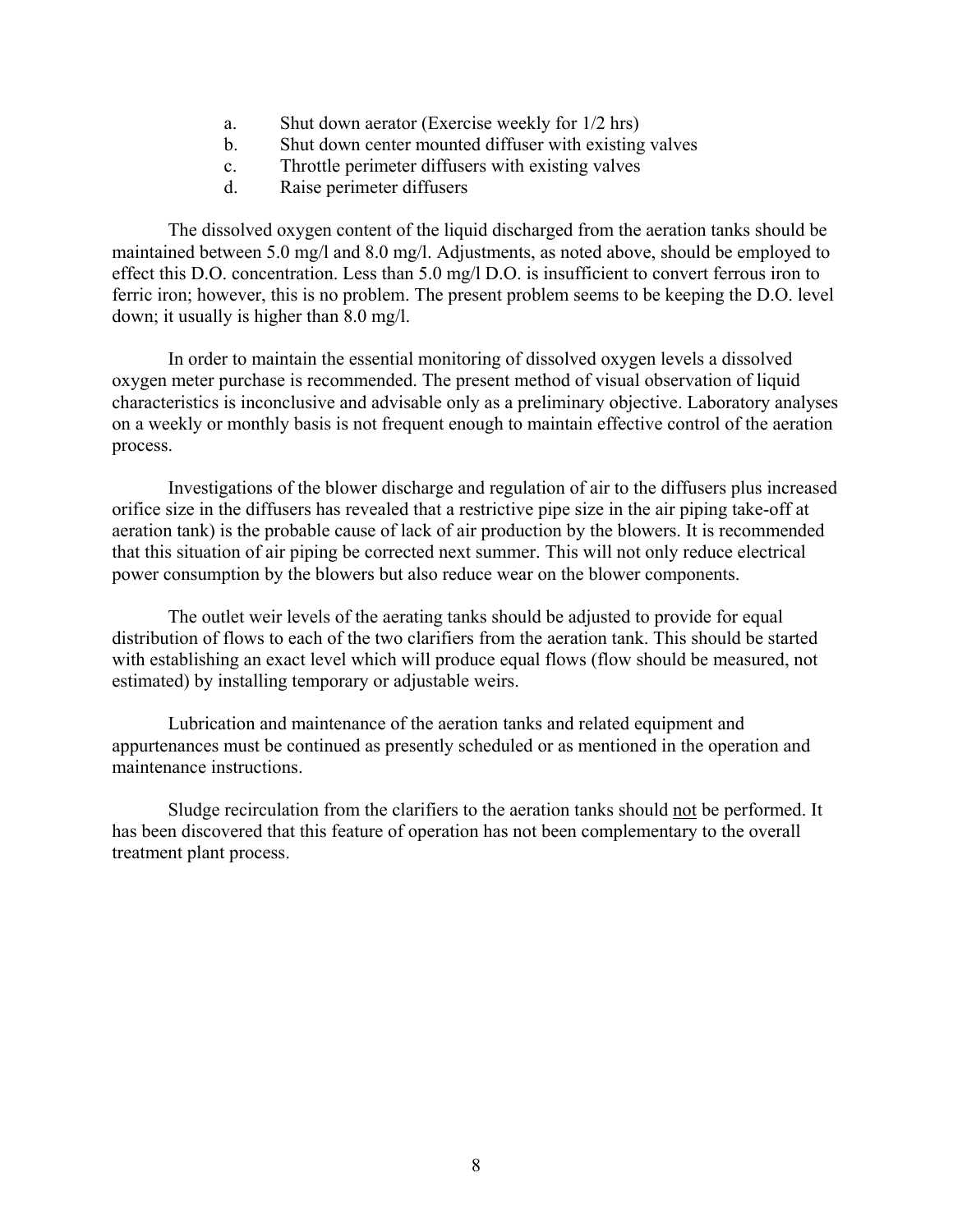### SETTLING TANKS

All four settling tanks (clarifiers) are to remain in operation with equal distribution from the aeration tanks. The reduced quantity of flow through the clarifiers is not detrimental to the clarifier operation. In fact, the increased detention time in the clarifiers will complement the settling and sludge production process. The major problem with decreased flows through the clarifiers is the probability of increased icing during cold weather.

The effluent launders in the clarifiers need to be leveled and the v-notch weir plates adjusted to provide for equal effluent flow over each and every foot of weir plate. Buoyancy of the effluent launder troughs have created the problem of uneven or misalignment of level. One of the several methods of trough support listed below should be provided:

- i. Install spreader plates at the midpoint of the hanger rods.
- ii. Install pipe sections over the hanger rods.
- iii. Baffle the final effluent trough to create a liquid level back-up into each trough.
- iv. Install additional support beams closer to the troughs or lower the existing support beams.
- v. Plug holes in bottom of troughs in addition to the above.

Until the effluent launders are level, the clarifiers cannot be expected to operate efficiently.

Each of the clarifier scrapers are recommended to be operated daily during times of sludge withdrawal. The "raise" mechanism on the clarifiers should be actuated, manually once per week allowing the scrapers to rise to their maximum height and immediately return to their normal operating level. Clarifier scrapers do not need to be in continuous operation.

Sludge withdrawal should be accomplished daily at a slow rate from the clarifiers; preferably, toward the end of the last shift. Approximately 20,000 gallons per day of sludge will be required to be wasted from each clarifier (total of 80,000 GPD). Withdrawal at a rate of 0.120 MGD for a period of four hours is recommended. The electrically operated sludge wasting valves must be exercised once per week through their full operating span. NOTE: Wasting quantity and sequence may require changing from time to time. To assure proper operation, it is recommended that a sludge blanket depth indicating instrument be purchased and used with the blanket level recorded daily.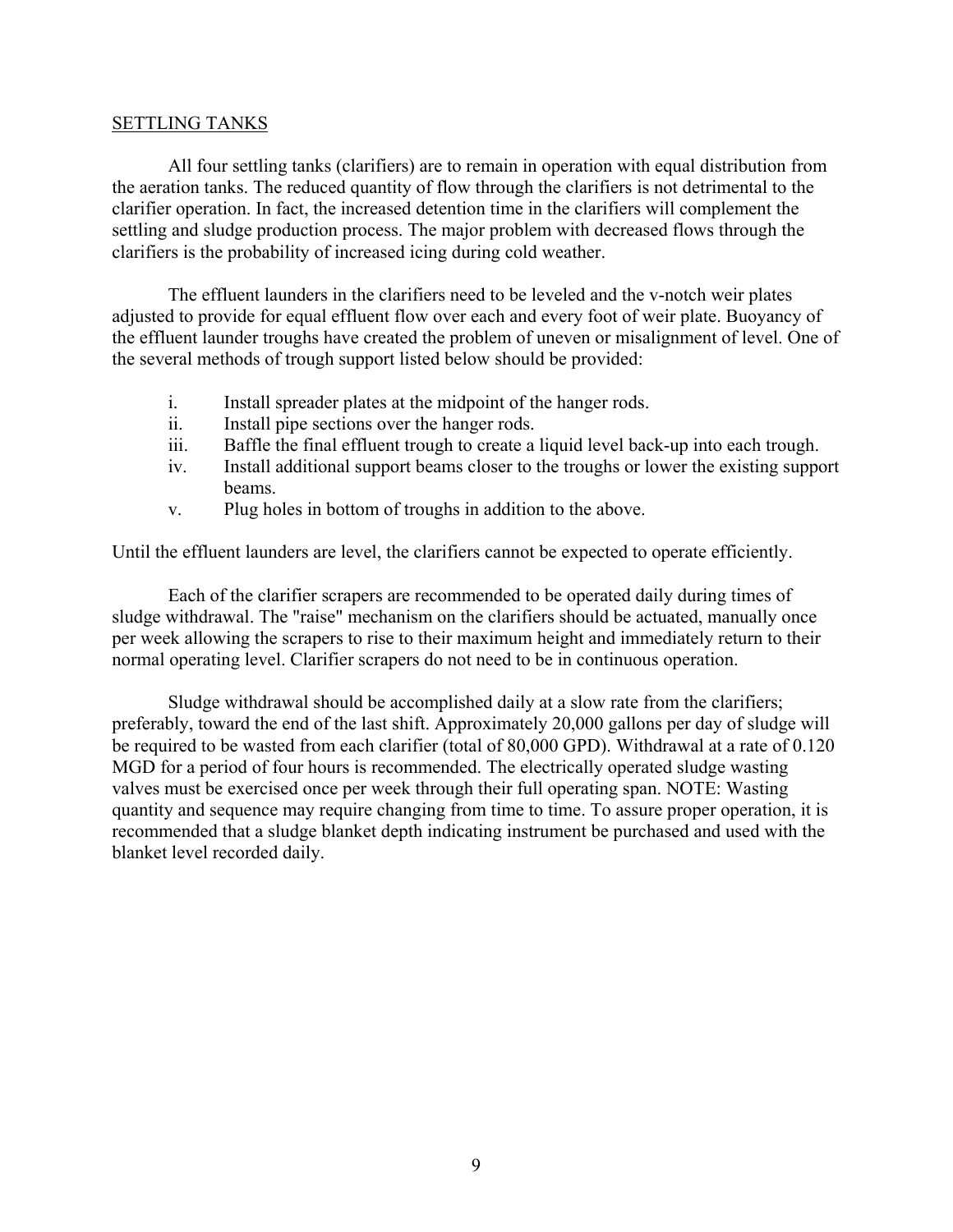Anytime it appears that the sludge in any clarifier will overflow the effluent troughs, it will become necessary to waste sludge; whether it is on the operations schedule or not. The treatment plant will be operated such that the plant effluent will not pollute the stream. Sludge drawn from the clarifiers shall be as slow as possible. If an emergency arises such that sludge begins to overflow toward the stream (McKees Run); that individual clarifier must be shut off immediately until the sludge blanket is drawn down to an acceptable operating level (about 3 feet below the liquid level). Should sludge overflow occur from all clarifiers, temporary plant shutdown must be accomplished immediately. Upon attainment of acceptable clarifier sludge levels, resumption of plant operation is to be performed.

Each of the sludge recirculation pumps is to be operated daily for a period of approximately 1/2 hour with recirculation directly to the clarifier from which the sludge is withdrawn. During this time of exercising the sludge recirculation pumps do not recirculate either to the influent end of the treatment plant or to the aeration tank influent. In cold weather make sure the sludge recirculation pipelines are drained. The sludge recirculation pumps operation should be performed early in the day. This will assure that the clarifiers have an opportunity to re-settle the sludge prior to sludge wasting later the same day.

During cold weather it will be necessary to monitor for freezing over or icing of the tank liquid surfaces. If ice forms, it must be broken up daily at the close of the last shift and at the beginning of the first shift. Make sure that it is broken in each clarifier between each radial effluent launder and in the center well. Also keep the ice broken on the surface of the clarifier sludge withdrawal boxes.

Lubrication and maintenance of the settling tank mechanical equipment and appurtenances must be continued as presently scheduled or as mentioned in the operation and maintenance instructions.

#### LIME HANDLING

Lime handling consists of operation of the lime storage bins, lime feeder, lime slaker, lime slurry vats, lime slurry pumps, lime slurry tanks, lime slurry feeders and related pipelines and accessories. The various items under this heading are considered individually, yet collectively they all work together as a process which is titled here as "Lime Handling".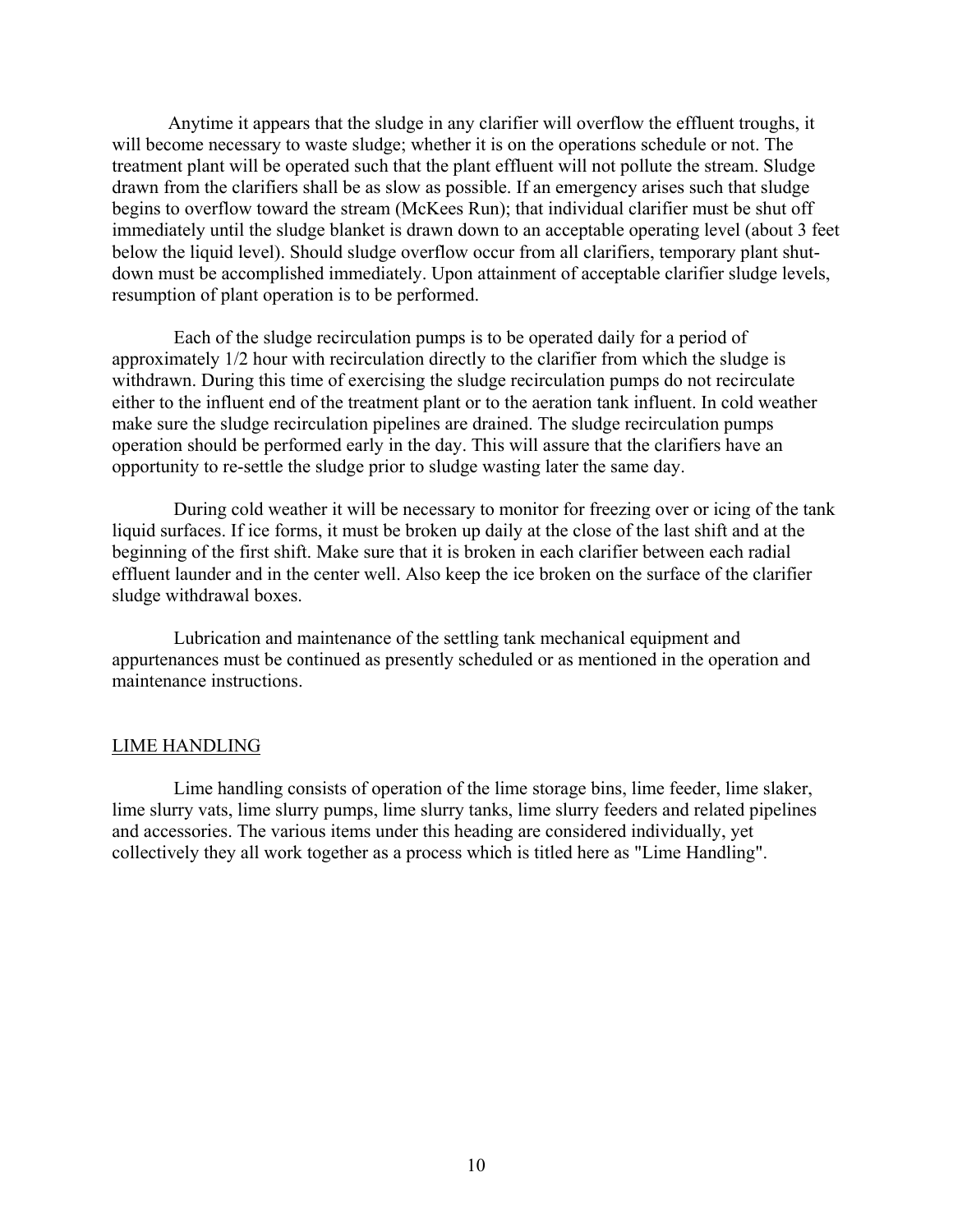By not maintaining full or nearly full lime storage bins, the bins will be subject to condensation which will affect the flow of lime from the bin. By maintaining full or nearly full lime storage bins, the lime has a tendency to pack over a period of time (now this will become evident since lime usage is low) which will affect the flow of lime from the bin. Therefore, it is recommended that the lime bin levels be maintained between 1/4 and 3/4 full. Surveillance of problems due to lime bin levels may dictate adjustment to a higher or lower level.

Both lime storage bins should be maintained in operation to provide for flexibility of operation in case of malfunction of any of the lime handling equipment. If a lime storage bin is expected to be out-of-service for a considerable length of time (say a month or longer) it should be emptied and only one unit utilized. The plant continues to have as a back-up system the lime conveyors and third feeder slaker, etc. This back-up system needs exercised weekly for at least 1/2 hour. Exercise back-up lime feeder unit "dry".

All the lime feeders are to be available for operation with alternate operation of two lime feeders and the third unit as a standby unit. Adjustment of lime feed shall be required to maintain slaker operation for a maximum period of time each day. A "trial and error" adjustment sequence is necessary to attain proper adjustment. This adjustment may vary within each day, each day, etc; as plant liquid pH varies, as lime purity changes, etc.

Two lime slakers are to be in operation (one at a time) with the third unit utilized as a back-up or standby unit. One slaker should be operated for one full week with the other slaker operated during the alternate week. Alternation of slaker operations should occur during the same day each week. The standby unit is to be operated using utility water only (no lime) for 1/2 hour periods each week. At the end of each week's operation of a slaker, the slaker should be flushed with utility water, thoroughly cleaned by hand, flushed again with utility water, drained and allowed to remain ready for its next operation sequence. Waterline valves and electrical current should be shutoff of both the standby and reserve slakers.

Unused lime slurry vats should be drained, thoroughly cleaned, flushed and remain empty during non-use. Mixers in the lime slurry vats should be exercised weekly for 1/2 hour periods. The mixer may be operated with or without water in its lime slurry vat. Each used lime slurry vat should be cleaned weekly and remain in an empty state during periods of non-operation.

Lime slurry pumps shall be used in conjunction with their related lime feeders, slakers and lime slurry vats. The standby unit shall be exercised weekly for 1/2 hour periods. During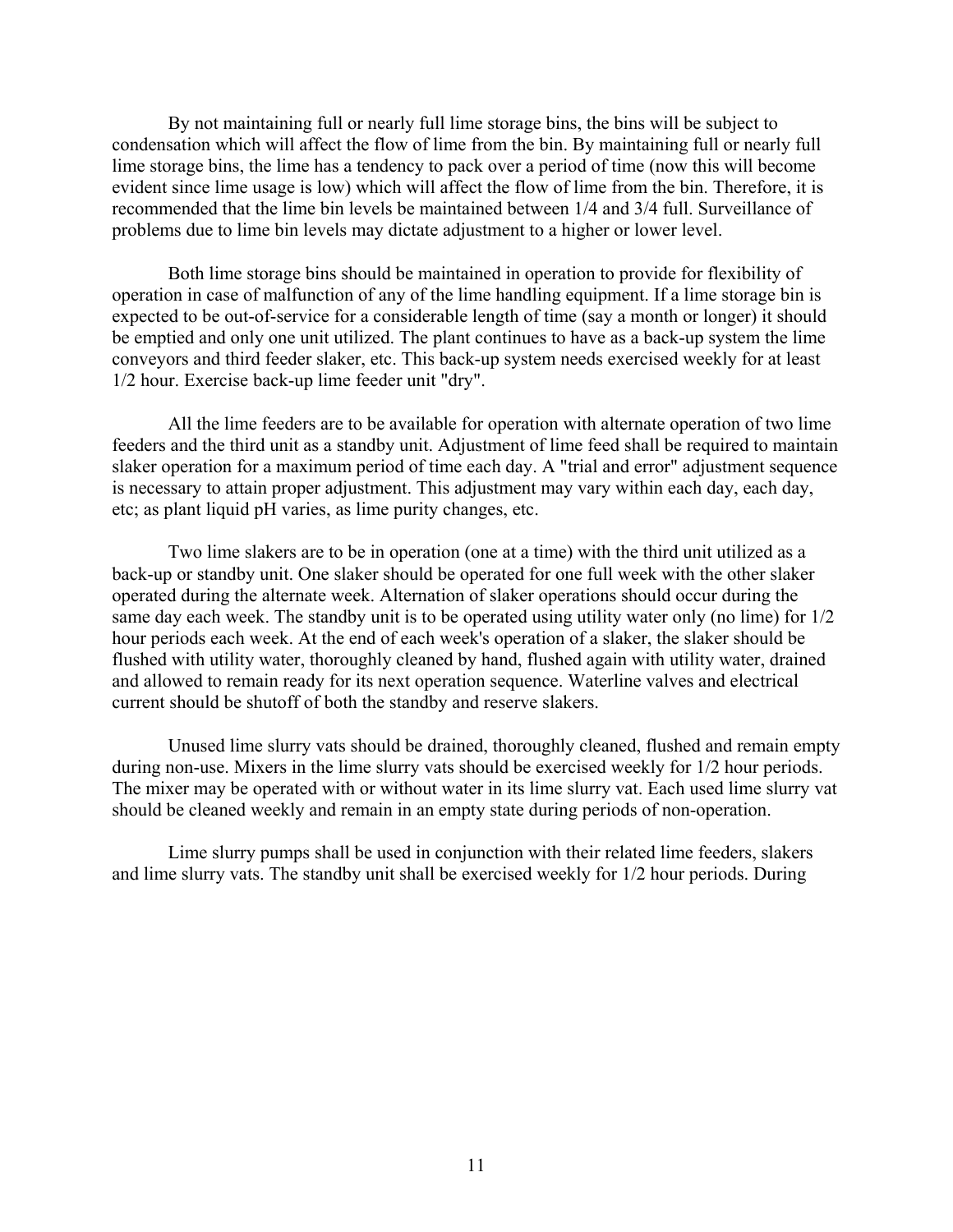operation utility water must be allowed to be pumped-provisions shall be made to discharge to waste. Do not operate pump dry; always have some liquid passing through the pump when it is in operation. The standby lime slurry pump should be drained and remain empty of liquid between exercising periods. The reserve lime slurry pump must be flushed with utility water and drained when placing it into the week reserve period. The active lime slurry pump and its connected lime slurry pipelines should be flushed daily at the end of the last working shift.

Both lime slurry tanks (tanks located on the second floor of the control building) should be kept in operation. These units are to be operated in parallel as if the treatment plant was in full scale operation. The lime slurry tanks act as a buffer or equalization of lime slurry such that lime slurry remains available for raw mine water neutralization even though a lime feeder, slaker, vat or pumps is being serviced, cleaned and flushed, or being converted to reserve operation. Each of the lime slurry tanks should be drained and cleaned bi-weekly; every week one would be on the cleaning schedule. Mixers must be in operation continuously.

During the period of interim operations the middle lime slurry feeder (Roto-Dip) is to be operated with the other two units shut-down. This middle unit is plumbed to provide lime slurry to both flash mixing tanks. Manual adjustment of valves on the slurry feed pipelines will be required. The feeder should be thoroughly flushed with utility water each week. The two standby units are to be operated for 1/2 hour each week utilizing utility water. A malfunction of the operating roto-dip may require its replacement with one of the standby units by moving the standby unit into the position of the malfunctioning unit.

The treatment plant interim operations requires a substantial reduction in the quantity of product generated and processed in the lime handling system. Lime handling, at best, requires a considerable amount of preventive and corrective maintenance. The interim operations situation is expected to place an additional burden on plant personnel monitoring and service of the lime handling equipment. An estimation of work requirements would be merely speculative; therefore, it is considered adequate here to just alert plant personnel of a more intensive and frequent watch and consideration of the lime handling process.

Lubrication and maintenance of the lime handling equipment must be continued as presently scheduled or as mentioned in the operation and maintenance instructions for the various items of equipment.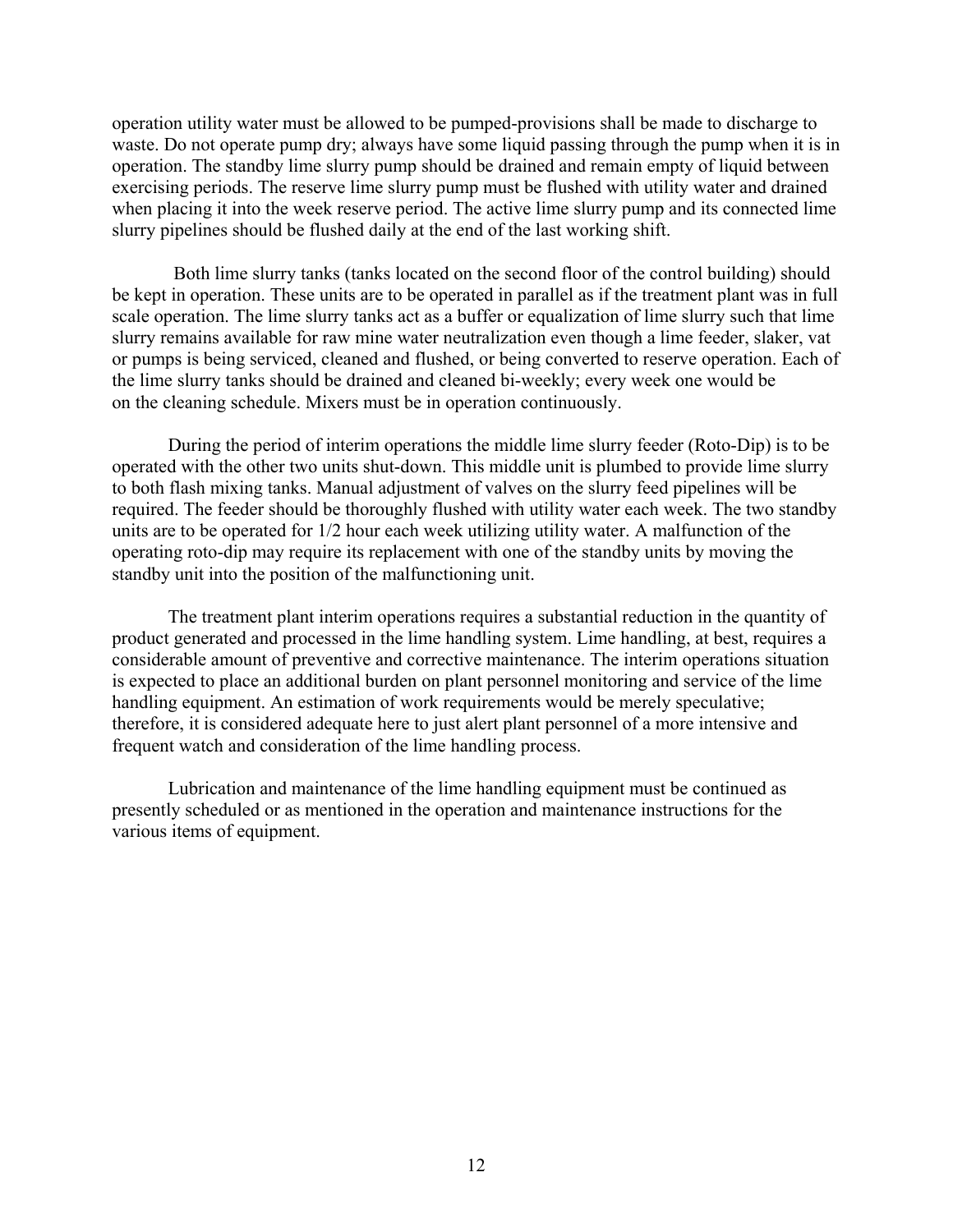#### SLUDGE WASTING

Sludge wasting is to the abandoned mine workings. The current method of sludge wasting shall continue unitl some other method is employed or until a malfunction in operation prohibits its continuance. As sludge is withdrawn from the clarifiers (see section titled SETTLING TANKS) it is measured and deposited in a sludge well from which it is pumped to the mine. Pumping rates to the mine are automatically regulated; being paced by the liquid (sludge) level in the sludge wells.

Experience in sludge wasting has revealed that soon (times vary from one to three hours) after wasting begins a higher concentration of sludge return appears in the raw mine water. The objective is to reduce sludge recirculation in the mine as much as possible. The less sludge wasted, the less returned and vice versa. In order to attain the objective (reduction of sludge recirculation) frequent adjustment of sludge withdrawal and wasting may be required.

Continuous recirculation of wasted sludge in the mine will ultimately ruin the raw water pump bearings. Concentrations of settleable solids in the raw water above 350 ml/l are to be avoided. Should 350 ml/l (plus or minus 30 mg/l) settleable solids be observed continuously over a full operating day, plant adjustments are to be made to reduce the quantity of settleable solids. eg. Waste less sludge, pump less raw water, etc. The 350 ml/l criteria is considered a threshhold limit for plant shut-down( 1 hour test).

Although it is not felt to be in the best interest of plant operation and sludge wasting to introduce a chemical additive (flocculant) to aid in sludge settling, it may become necessary for continued plant operation. Concentrated sludge will increase the possibility of mine void filling and ultimate termination of the present point of sludge introduction. Pressure injection at the existing point of sludge wasting was considered as a means of prolonging plant operations; however, the professional does not recommend this be done.

Frequent analysis of raw mine water in relation to sludge recirculation is important. The logging of characteristics relative to sludge wasting and its effect and impact on the mine and treatment plant operations is essential. Unusual or radical changes throughout the monitoring operations should be reported as soon as possible to higher authority so that directives may be issued as to any change in operational procedures needed.

The waste sludge pumps must be operated at least weekly. Under the conditions noted hereinbefore operation can be assured to adequately keep the equipment in acceptable operating condition.

The pumps are variable speed with automatic adjustment of rate of speed. At least once per week, each pump should be exercised through its entire speed range. This will require manual operation to assure that this occurs.

Lubrication and maintenance of the sludge wasting equipment must be continued as presently scheduled or as mentioned in the operation and maintenance instructions.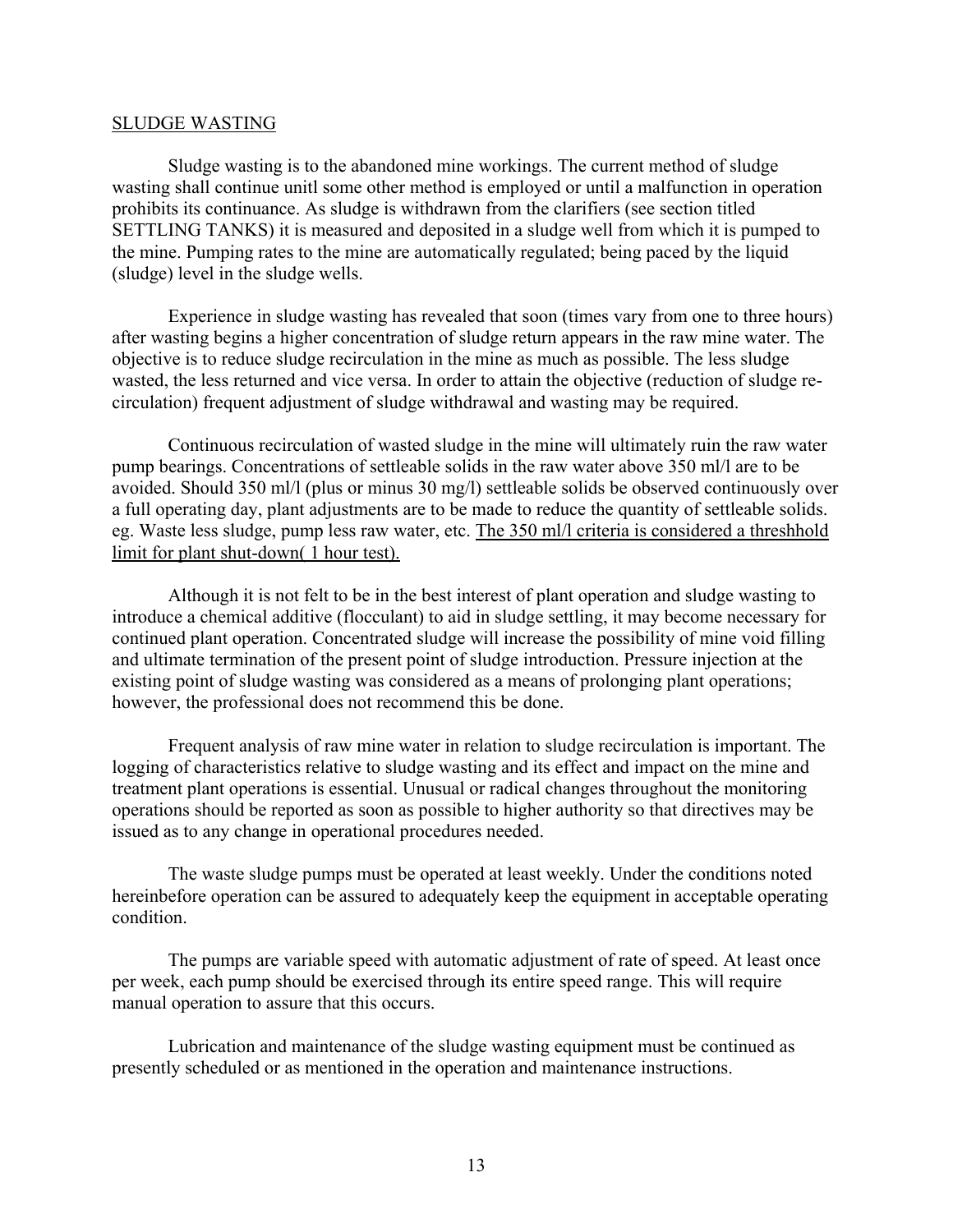#### UTILITY WATER

Two utility water pumps, located in the treatment plant final tank, automatically supply water to the hydropneumatic tank which furnishes water for use throughout the plant. Both utility water pumps are to be maintained in operation (one operates at a time with automatic alternation between operation cycles) as if the treatment plant were in full scale operation.

The pumps are actuated by a loss of pressure in the hydropneumatic tank. The pumps will operate less often due to the decrease in demand for utility water; however, all the precautions, maintenance, etc. presently employed must continue. Cold weather problems with lubrication may be corrected by adding electric heat tapes and insulation.

Utility water is to be used for slaker operation, flushing certain lime handling equipment and piping, clean-up of control building, hosing service areas and tanks, purging instrument stilling wells, etc. All operations of the utility water considered in the design of the treatment plant are to be continued.

Lubrication and maintenance of the utility water pumps and related accessories and appurtenances must be continued as presently scheduled or as mentioned in the operation and maintenance instructions.

## **BLOWERS**

Two blowers (or air compressors) were originally supplied to assist in aerating the liquid in the aeration tanks, sufficiently to cause a chemical change in the iron from ferrous to ferric. The blowers are located on the second floor of the control building in an isolated and insulated (for sound) room. Both blowers are to be maintained in operation (one blower operating at a time). Blower speed and air output are variable.

Blowers are to be manually alternated once each day. This sequence shall provide nearly equal operation time and considerable operation time each time a blower is started. One blower has capacity to adequately supply all the compressed air required in the aeration process.

Blower speed shall be reduced to a point that the dissolved oxygen in the aeration tank is less than 8 mg/l. Care must be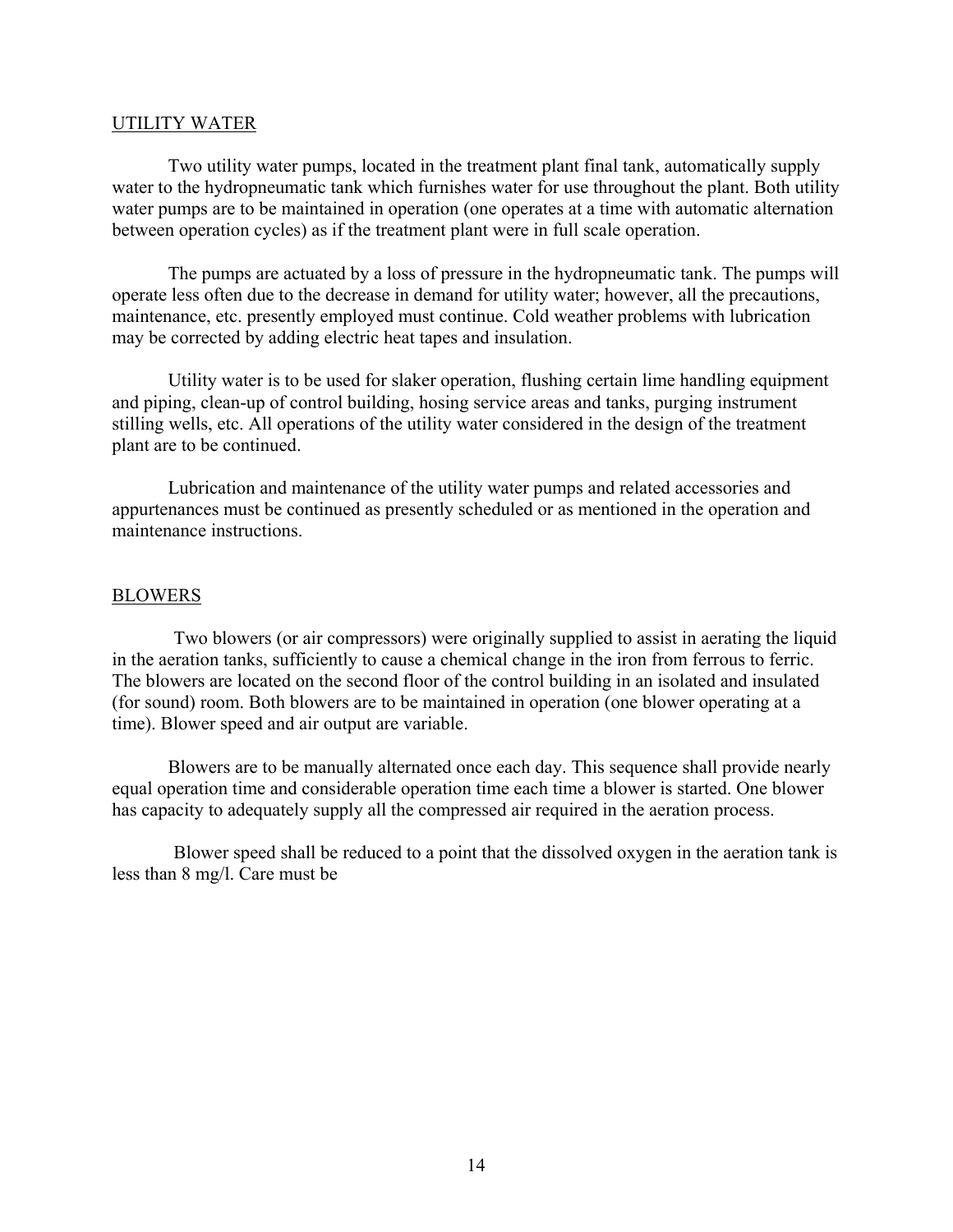exercised such that the blower is not slowed to the point that the quantity of air flowing through the blower is too small to keep the equipment cool. Besides checking the operations curve of the blower to evaluate the lower limit of operation, monitoring of the temperature of the blower must be performed for a short period (about an hour) immediately upon reduction of blower speed. Remember that, due to manufacturing tolerances built into the machinery, both blowers may not operate exactly the same. Excess air may be vented to atmosphere if desired. NOTE: A throttling valve should be installed on the air pipe to the wastewater treatment plant as this unit is being overaerated.

Once per week each blower should be slowed down to its lowest safe operating limit and speeded up to its highest safe operating limit. This feature of exercising will assure continued flexibility in blower operation and variable air supply, if needed. Daily observation of the suction pipe manometer is required to verify operation of the air intake filters. A difference in liquid level of 4 inches or more is an indication that the inlet filter either needs to be cleaned or replaced.

If a ventilation system were installed in the blower room with a selection of discharge points (either to the control building exterior for summer operation or to the second floor of the control building for winter operation) more comfortable operating conditions could be maintained in the blower room, plus there is an added advantage of heat utilization in other parts of the control building. It is recommended that a ventilation system be installed in the blower room. The system must be a forced air manually actuated system.

Lubrication and maintenance of the blowers and related equipment must be continued as presently scheduled or as mentioned in the operation and maintenance instructions.

## EMERGENCY GENERATOR

The emergency generator is designed to supply full electrical power to the treatment plant in case of an outside electric power utility failure. The generator will also furnish power for each and every electrically operated item within the treatment plant on an individual basis. In other words, it doesn't matter how much electrical power is needed (full plant or partial plant), the emergency generator will not be under or over powered during its operation. Failsafe features built into the unit will automatically compensate for the power used without harm to the unit.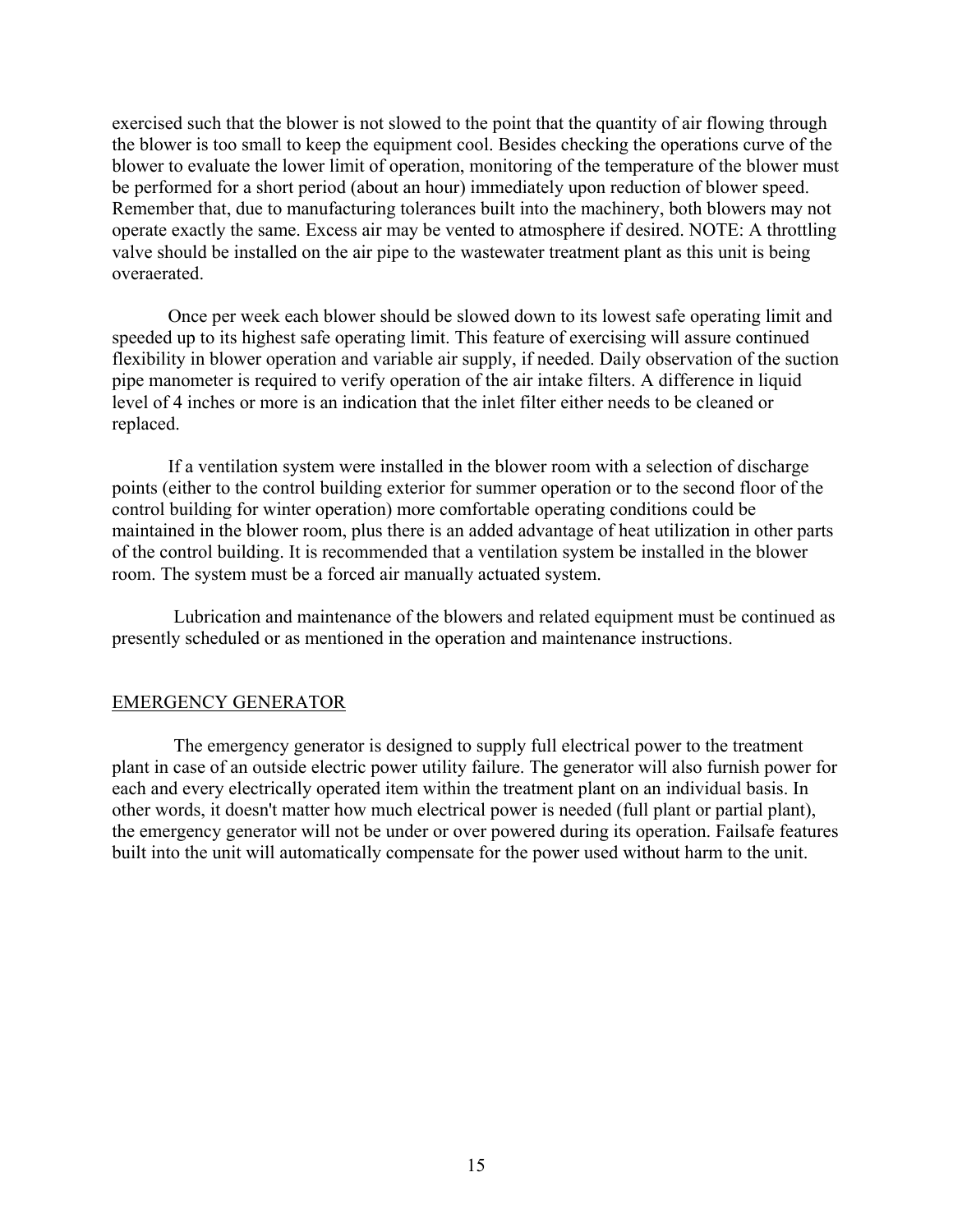The emergency generator must be maintained to be operable at all times. Once per week an exercising program is to be instituted (approximately 1/2 hour running time) to assure complete lubrication and functioning of all components. Twice per year (at 6 month intervals) the emergency generator needs to be operated under full plant load. To effect this, have all major plant electrical components in operation, throw open the main outside power disconnect, wait about 2 to 5 minutes for full load transfer, then re-engage the main outside power disconnect. NOTE: Generator will remain in operation until it automatically times out (approximately 10 minutes) and return shall be effected automatically to outside electrical power.

Lubrication and maintenance of the emergency generator and accessories must be continued as presently scheduled or as mentioned in the operation and maintenance instructions.

## **UTILITIES**

In this era of energy conservation plant operating personnel need to be reminded that the use of the various utilities furnished at the treatment plant are to be utilized conservatively. One must not sacrifice energy use to the extent that pollution abatement is not controlled; but a sincere effort needs to be made in the area of limited utility use.

For cold weather operation temperature in the control building should be maintained at 68°F in the office and electrical room adjacent to the office and 40°F in other areas of the control building. For warm weather operation the air conditioning unit should be set at 76°F. This temperature range will provide for ultimate humidity control in relation to electrical apparatus utilizing existing equipment. It also will provide fair working conditions and minimize electrical power consumption. Starting of electrical motors uses more power than running of the motor; therefore, reducing the number of times a motor starts is an effective method of conserving electricity (particularly large motors).

Although the energy consumed for electric lighting is small in comparison with the total plant electrical requirement, one must be amenable to practice conservation in all areas to have a total effective impact. Consequently, we recommend only security lights be on except when servicing equipment or monitoring process operations. On bright days, lights in the laboratory and office may not be needed.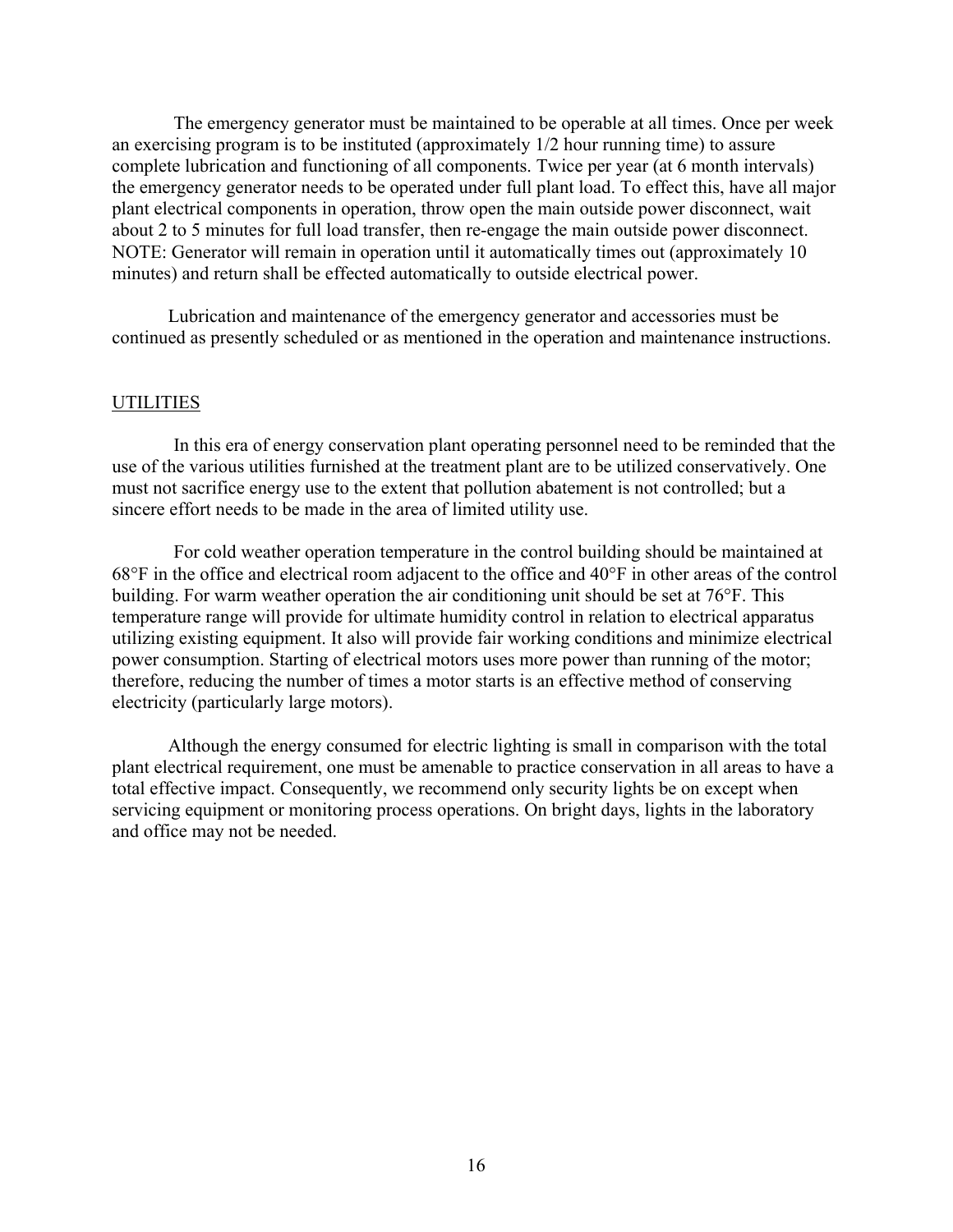The use of city water must be limited to potable water and laboratory uses. Leaking gaskets and equipment malfunctions that waste city water should be corrected in a timely fashion. Water uses in and around the treatment plant should be with utility water inasmuch as possible.

### HOUSEKEEPING

There should be no change in housekeeping chores from full treatment plant operation to interim operations. Although some of the duties may be performed less frequently, they must remain on the housekeeping schedule. Good housekeeping not only is essential for health and safety reasons but it also presents an image to the plant visitor of concern and principle of employees.

Exterior housekeeping activities include snow removal and ice melting in the winter and during cold weather. Grass cutting, weed control, debris removal, equipment storage, etc. are exterior summertime duties. All these items must be cared for as needed.

Plant cleanliness is to be maintained by hosing, scrubbing, mopping, wiping, dusting, sweeping, etc. regularly. Spills of lubricants must be cleaned up as soon as possible. Lime dust, grit, water spills, etc. need periodic attention. Area tidiness not only provides a good appearance but also complements safety practices. Orderliness of supplies, periodicals, records, etc. assists in finding items; particularly by different persons on other shifts.

Past history of housekeeping at the treatment plant has been very good. It is expected that this same concerted effort will continue during the period of interim operations.

#### **MAINTENANCE**

Special maintenance considerations for the period of interim operations is listed under the various items contained in this report. Regular maintenance of mechanical equipment shall continue as listed in the plant Operation and Maintenance Manual and the manufacturers' maintenance and instruction procedures. Both preventive and corrective maintenance practices must continue as directed and/or needed.

Lubricants should be used conservatively; yet no skimping of lubricants beyond the equipment requirements shall be performed. An actual written lubrication schedule should be compiled from the brochures and data furnished by the equipment suppliers. This schedule should be followed religiously as part of an intensive preventive maintenance program.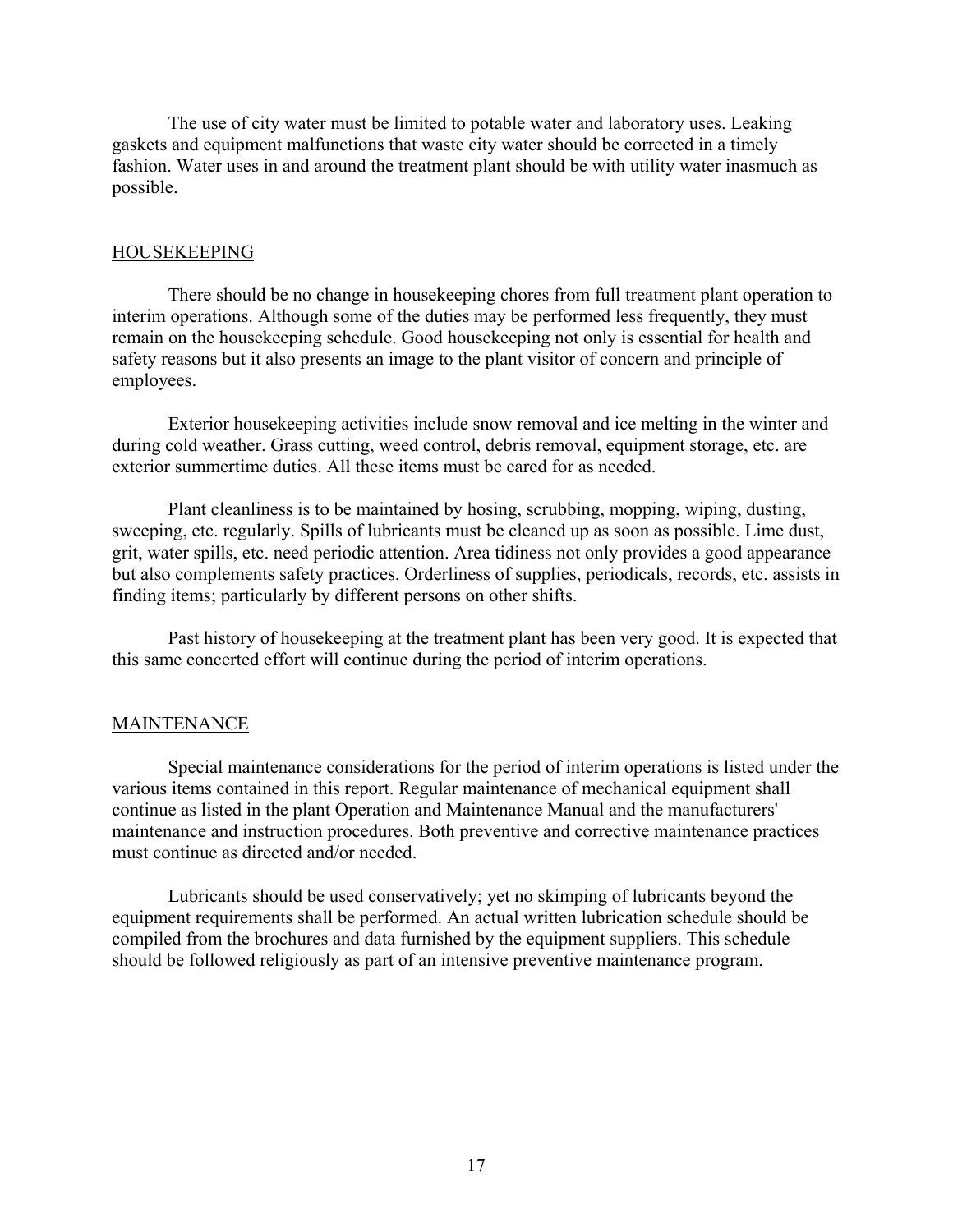As items of painting develop, they should be noted and cared for as time and weather permits. Protective coatings, on masonry, concrete, metal, bituminous, etc. surfaces will prolong the expected life of these items. Periodic spot painting will extend the period required for a comprehensive repaint order.

Any item of maintenance observed should be immediately noted in a log book. Then, as an opportunity for corrective action becomes available, reference to this written list will readily provide the maintenance needs of the plant. Such a list will also assist in ordering and purchasing items needed for the maintenance concern.

## INSTRUMENTATION

All the instrumentation, except the telephone dialer, should be maintained in continuous operation unless the instrument is on an inoperable process. In such instances, where instrumentation is not being utilized, the equipment should be exercised weekly by manually causing the instrument to operate through its entire operating range.

pH probe operation and maintenance is previously discussed in this report under the FLASH MIXERS section.

Flow meters, whether on raw mine water, recirculated sludge or wasted sludge, should be maintained in operation and serviced promptly and regularly. Since the recirculated sludge instrument will not be in use, it should be shut-off with weekly, exercising via manual raising and lowering of the float; slowly pacing the instrument through its entire operating range. It is important to maintain accurate instrument calibration so that records of operation will not be in error.

Air meters on the compressed air lines to the aerators should be maintained in operation so that air flow records can be documented. These instruments should be serviced and calibrated regularly. Due to the number of instruments at the treatment plant, it is recommended that an annual service contract be secured from the instrument supplier.

The air-water ratio control on the hydropneumatic tank must be maintained in operation in order to have utility water automatically supplied to the various places of need. If this unit should become inoperable, immediate service should be ordered. In the meantime the air-water volumes must be monitored and air pumped into the tank via manual operation, if necessary.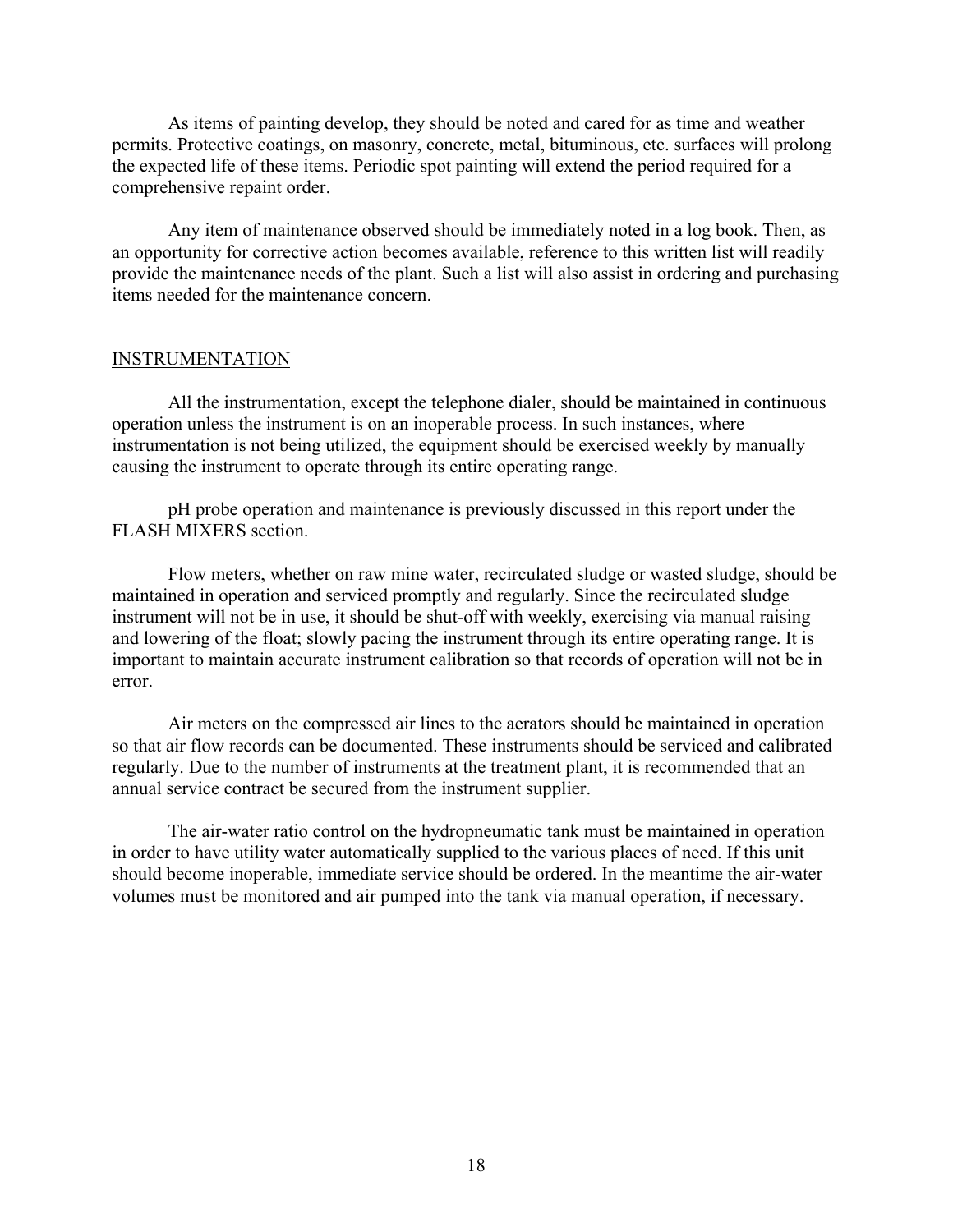Due to the treatment plant not being in operation when it is unattended, there is no need for operation of the telephone dialer. This instrument was furnished so that unattended plant operation might be performed. History of plant operations and the evident need for personal monitoring, now concludes that the plant should not be operated unattended.

The air bubbler system utilized for pump start-stop and liquid level indication and recording must be maintained in operation for effective automatic pump sequences, pacing and protection. This system requires water purging daily and periodic servicing of the equipment and accessory components. The cleaning of immersed pipes is to be done when clogging becomes evident.

The operating console remains the "heart" of the treatment plant operations. It is here where considerable monitoring of flows, levels etc. occurs. Also this unit is utilized to effect changes in plant operations as well as starting and stopping operation of pumps and equipment. Therefore, it is extremely essential that the operating console be maintained in operating condition. The magnitude of the console features allows some latitude in assessing its operational capabilities and servicing requirements. In other words, every item of malfunction may not require immediate correction. In lieu of this, a ledger of malfunctions, until such time as service is warranted, should be maintained such that one service call may address several problems.

#### LABORATORY

Laboratory analyses during the period of interim operations is an extremely valuable part of the overall treatment plant operations. It is from data generated in the laboratory that ultimate operational revisions may be based. Therefore, it is recommended that full laboratory operations be continued.

The treatment plant laboratory is equipped to perform the regular routine daily analyses needed. However, the plant laboratory is limited in its scope and ability to perform certain tests. The tests outlined in the "Operations Report" (daily log of operations) can be conducted at the plant very readily provided a dissolved oxygen meter, a hydrometer for specific gravity testing, a sludge blanket monitor and a sampling bomb for taking samples at various liquid levels are purchased. It is recommended that these items be secured to enable plant personnel to document additional data than presently done.

Other laboratories operated by the Commonwealth of Pennsylvania or the laboratory of the Professional should be utilized from time to time to complement the plant laboratory analyses and to provide the completion of tests beyond the capability of the